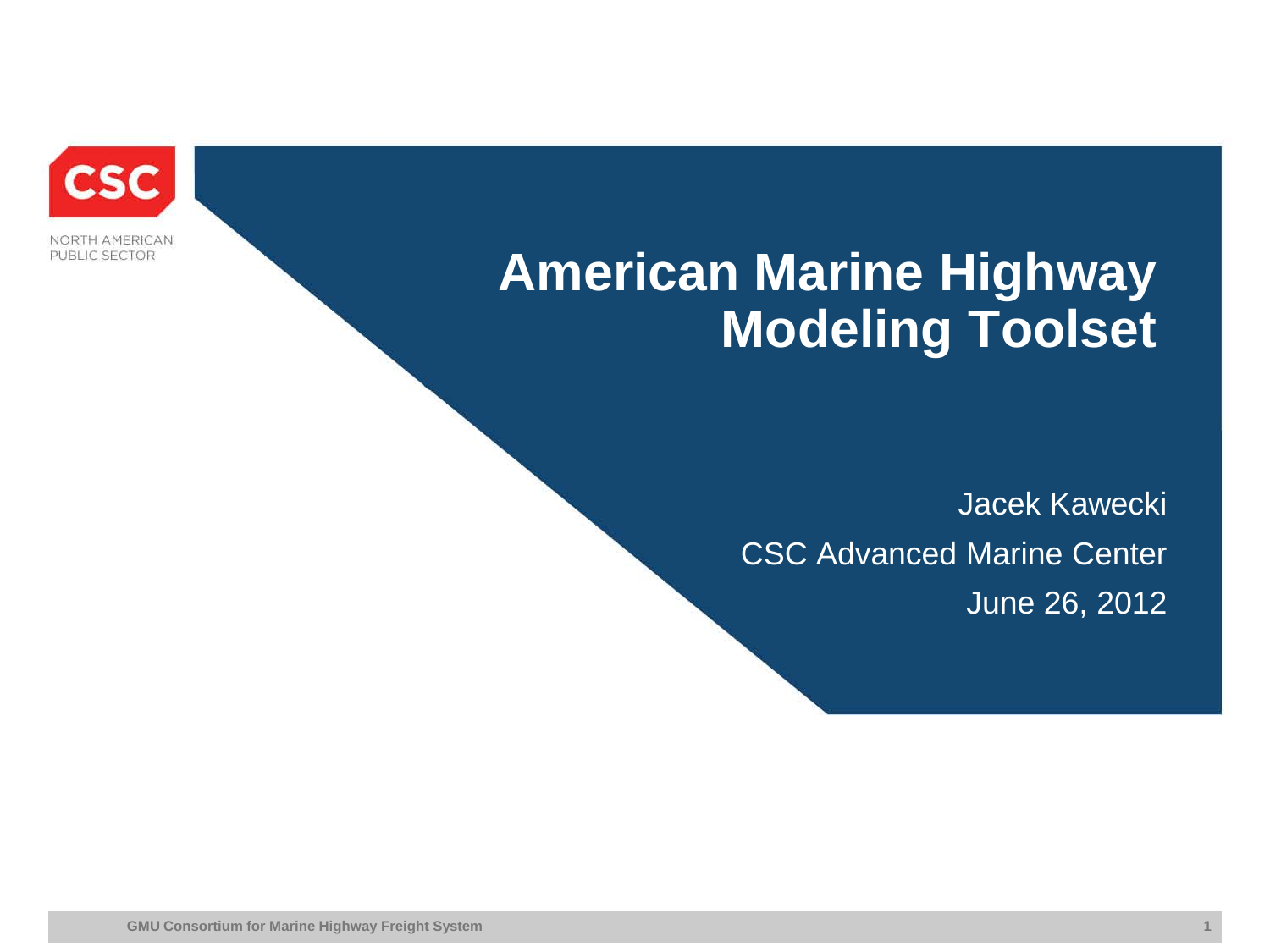### **Overview**

- Project Goals
- DES Introduction
- Input Architecture
- Features
- I-64 Express Route
- East Coast Route
- Brown / Blue Water Route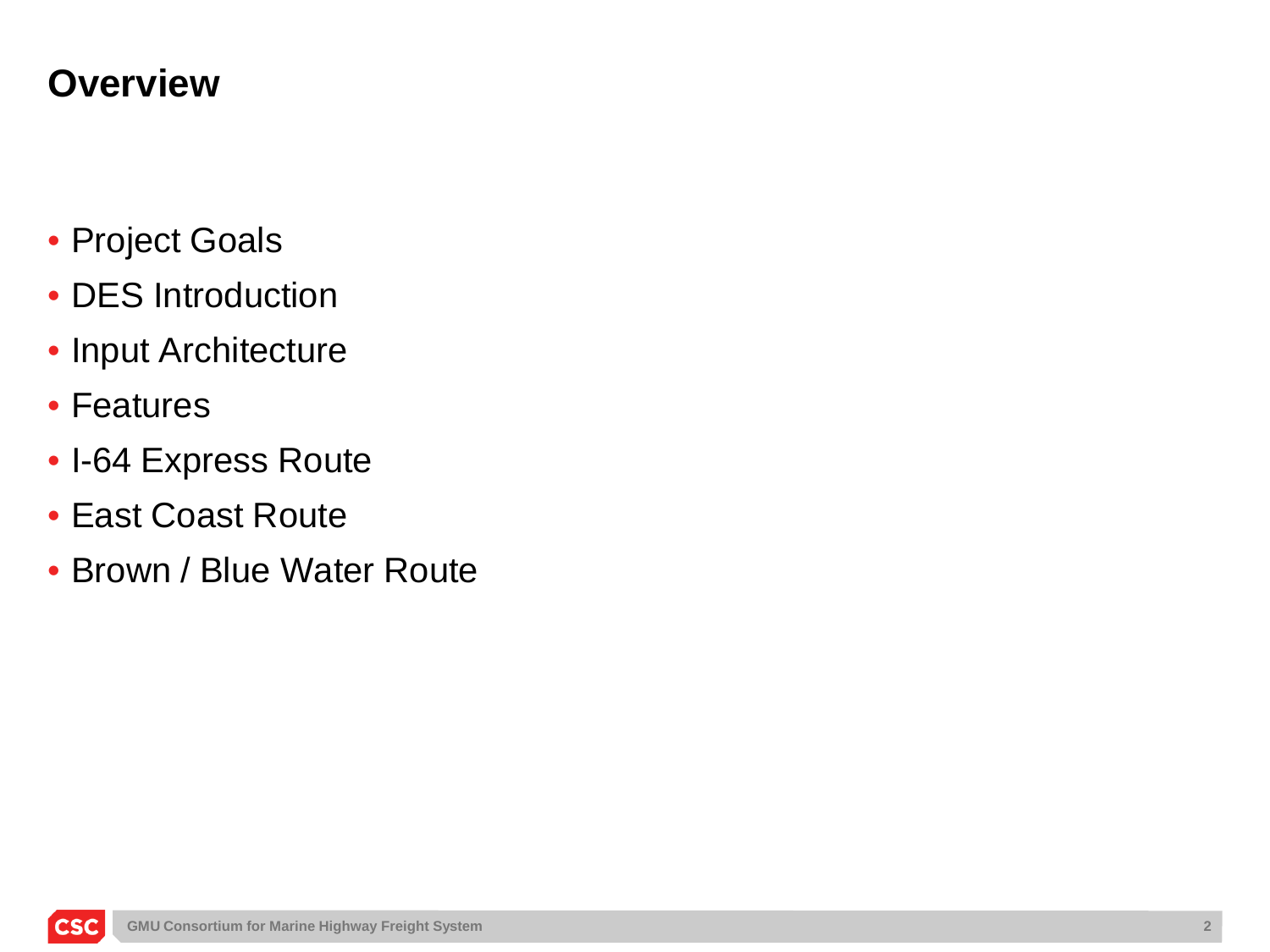## **Project Goals**

#### • GMU Project Deliverable

- A simulation of the economic, environmental, and logistic factors of transferring cargo from trucking routes to American Marine Highways for two scenarios:
	- Short route between Norfolk and Richmond (I-64 Express)
	- Long route between New Bedford, Norfolk, and Cape Canaveral

#### • GMU Parallel Project Goal

- Create a reusable modeling tool for evaluating AMH alternatives
	- Excel-driven / runtime model for a marine highway between two ports and three ports
- Current Work
	- Model blue/brown water route on Mississippi and Gulf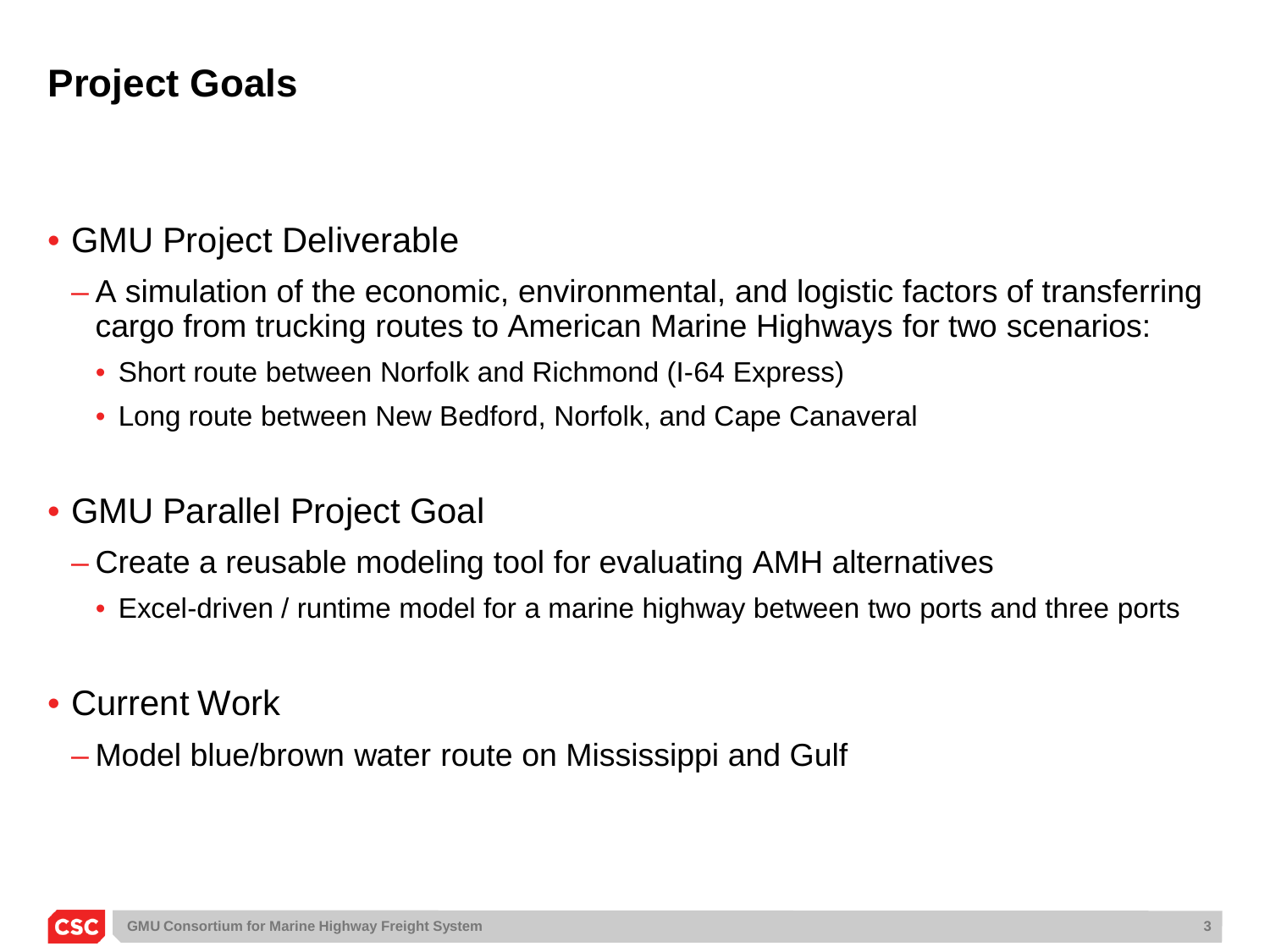## **Introduction to DES Modeling**

- Discrete Event Simulation (DES) is a computer simulation that models the chronological sequence and interaction of events
	- Example: Bank teller operations
- Model is created in ExtendSim 8 DES software
	- Uses Hierarchical Blocks designed for "toolset" implementation
	- Allows for random interactions and variability
	- Has Monte Carlo capability to optimize process
	- Imports data from Excel simplifies data input for user
	- Has free runtime version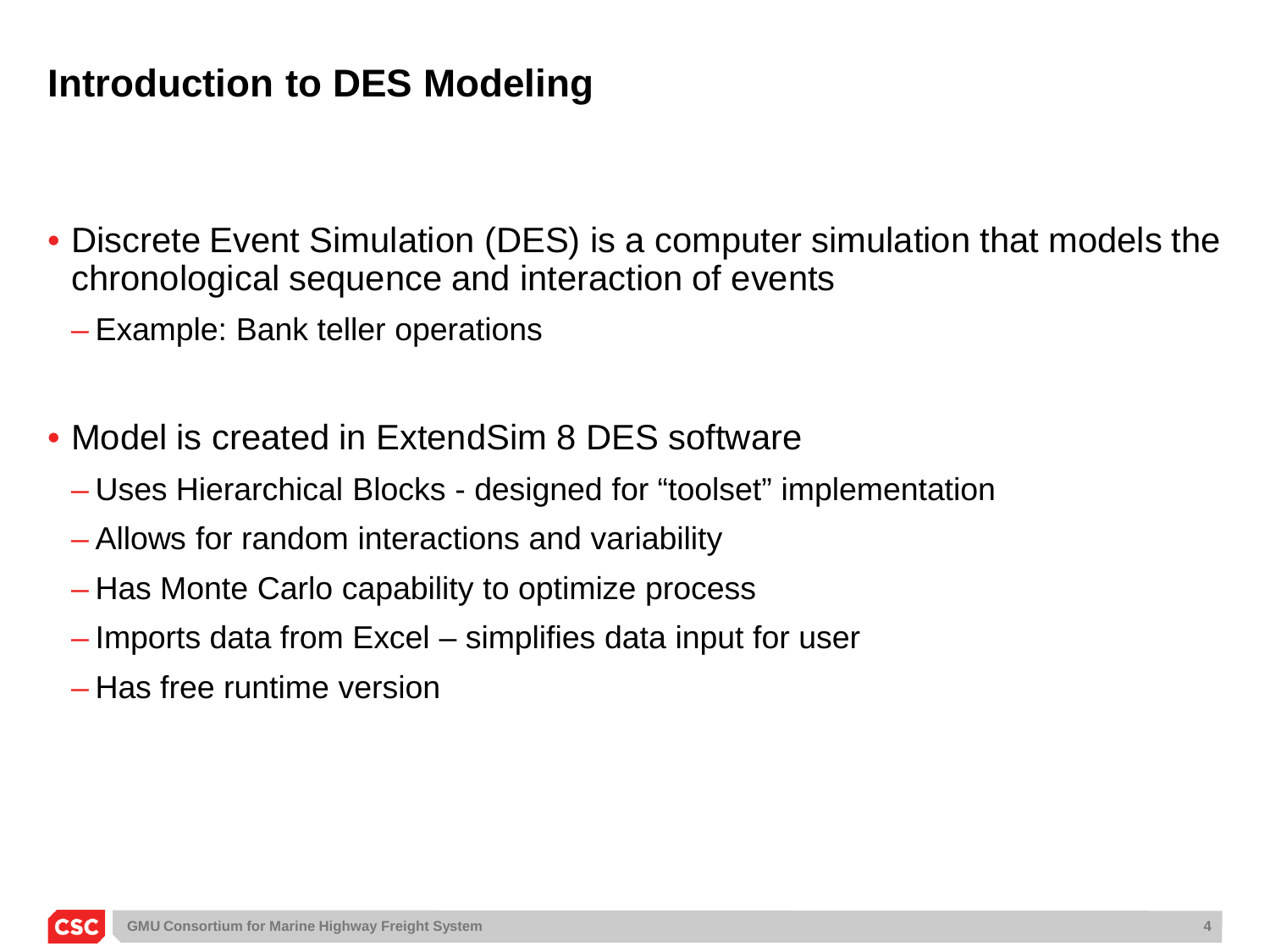### **Scalability Feature**

- Fully scalable model for distances and amount of ports/travel segments
- "Lego-block" style architecture allows for interconnection of each block type
- Attributes tracked through each process can be fixed and time based
	- (Mileage based for road travel)

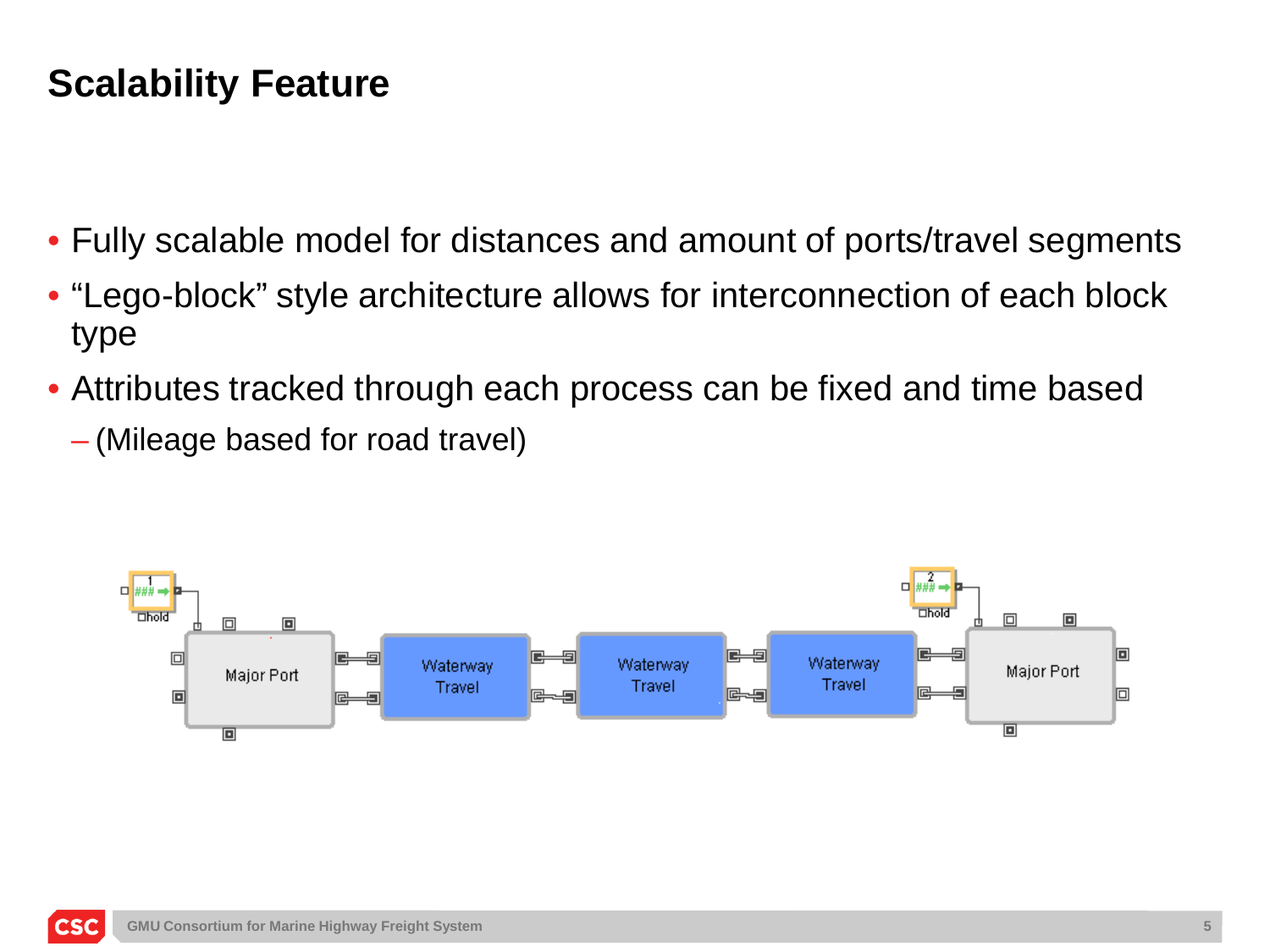### **Intelligent Ship Control Feature**

- Model tracks amount of cargo available to system. Releases ship only if it's economically viable.
- Routes cargo if shipping route can't handle volume
- Optimized release architecture predicts when it is most efficient to sail based on river currents/tides

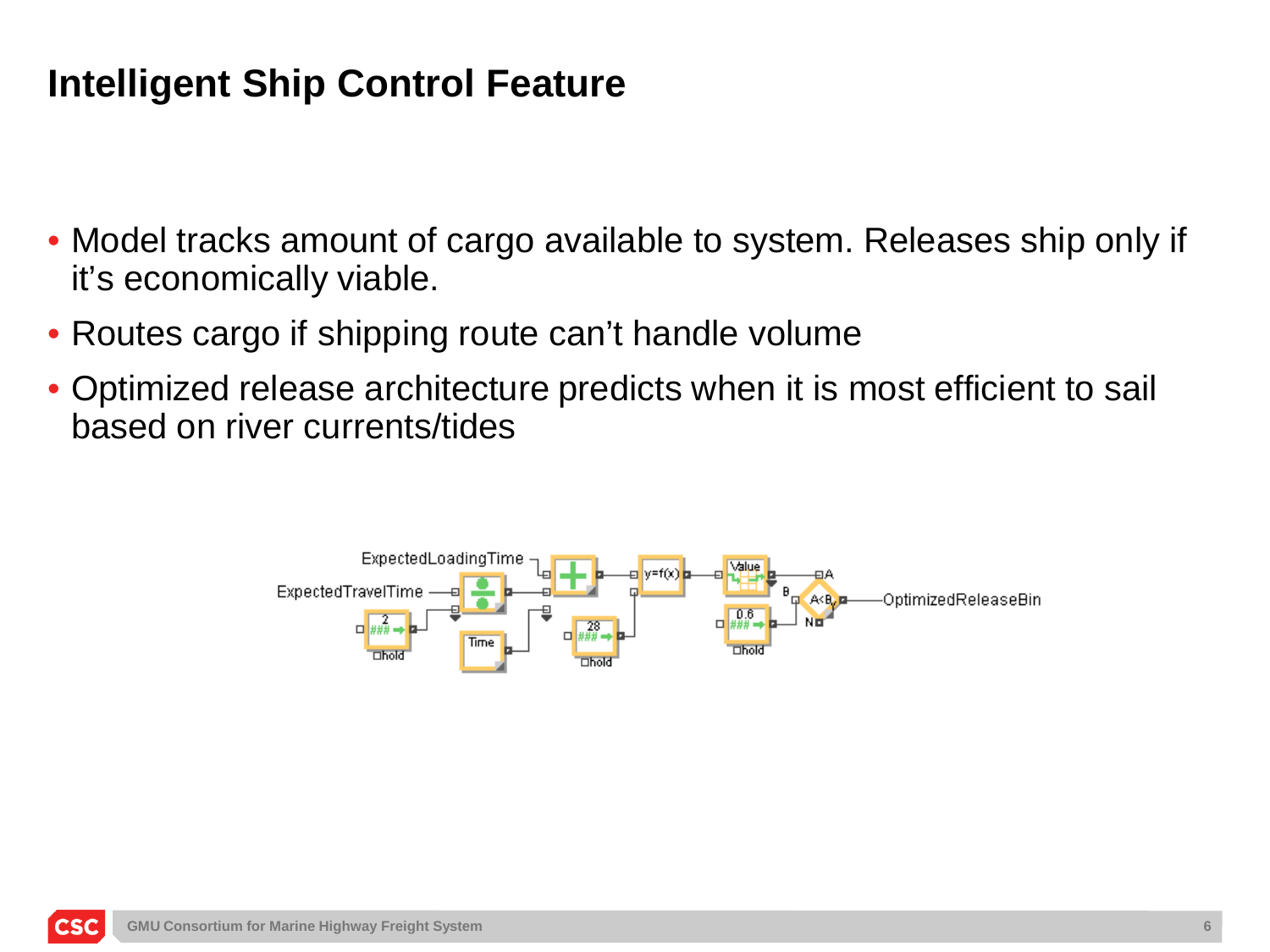### **Seasonal Probability of Cancellation/Costs Feature**

- Built in architecture that allows user to specify any possible additional cost or cancellation
- Can be specified to be only activated within certain times
- Examples:
	- Seasonally dependent events such as route cancellation due to heavy fog in autumn or additional stevedoring costs due to rain-pay
	- Maintenance based costs dependant on ship characteristics

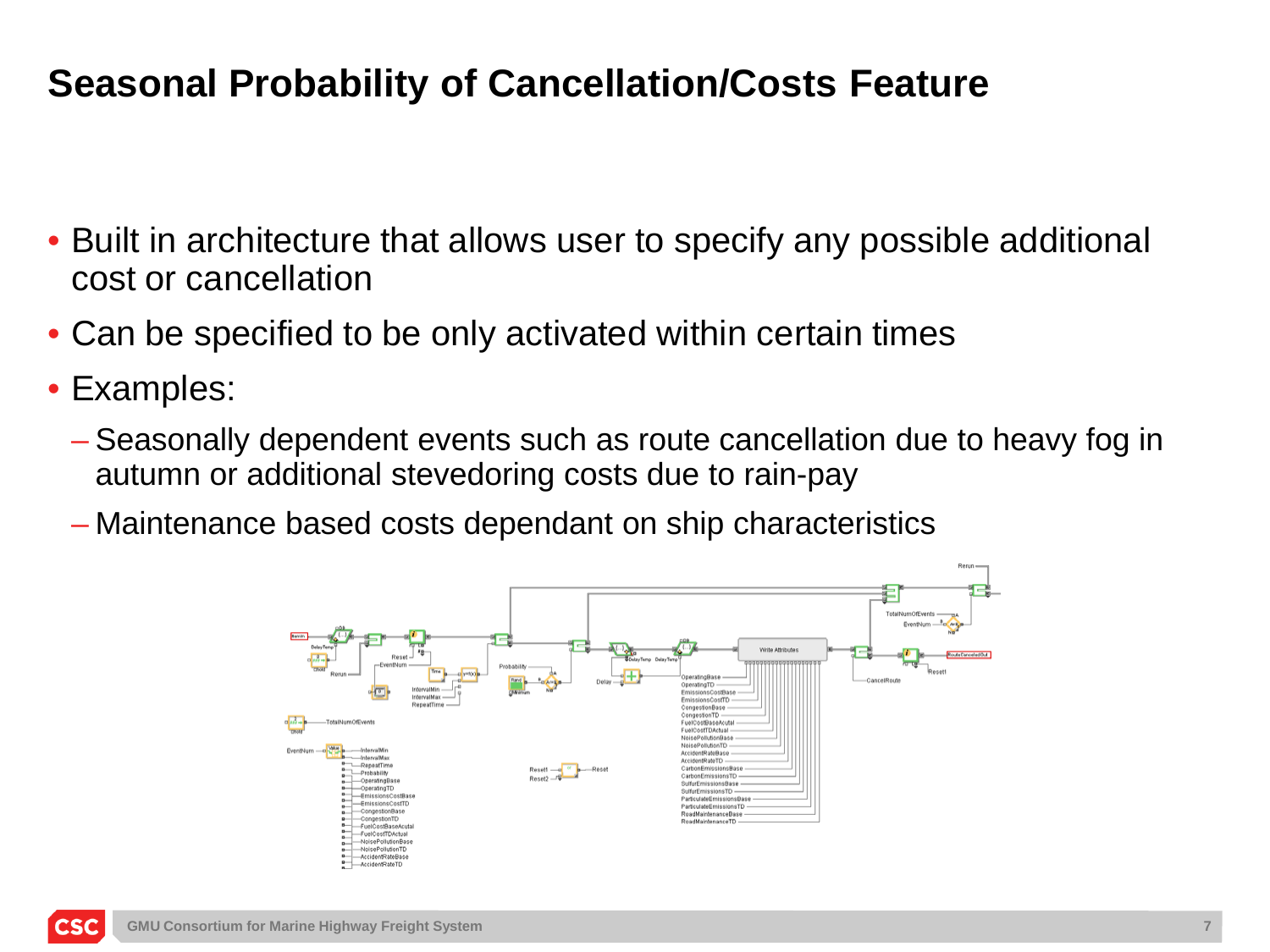### **Input Architecture**

• Inputs for all processes and metrics use the following format:

$$
Cost = a \cdot time + b \cdot distance + c
$$

– Where:

» *a* – time dependant cost, e.g. \$/hour

- » *b* distance dependant cost, e.g. \$/mile
- » *c* constant or base cost

• Inputs are controlled via MS Excel spreadsheet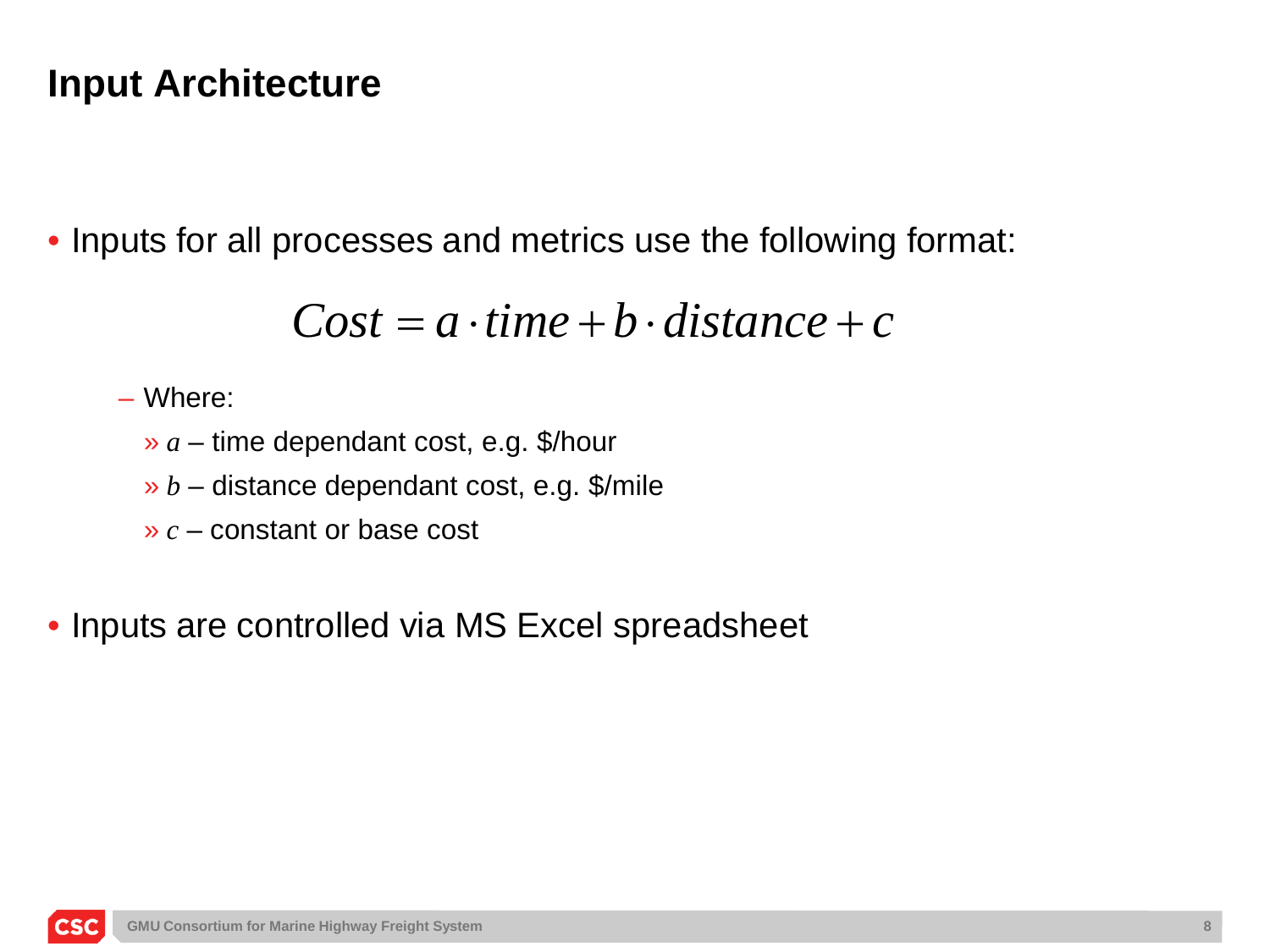## **Metrics Tracked in Model**

• Metrics tracked and summed for every piece of cargo:

- Operating cost
- Fuel cost
- $-CO<sub>2</sub>$  emissions
- Metrics available for tracking:
	- Road maintenance cost
	- Congestion added
	- Accident rate
	- $NO<sub>x</sub>$  emissions
	- Particulate emissions
	- Noise pollution

**CS**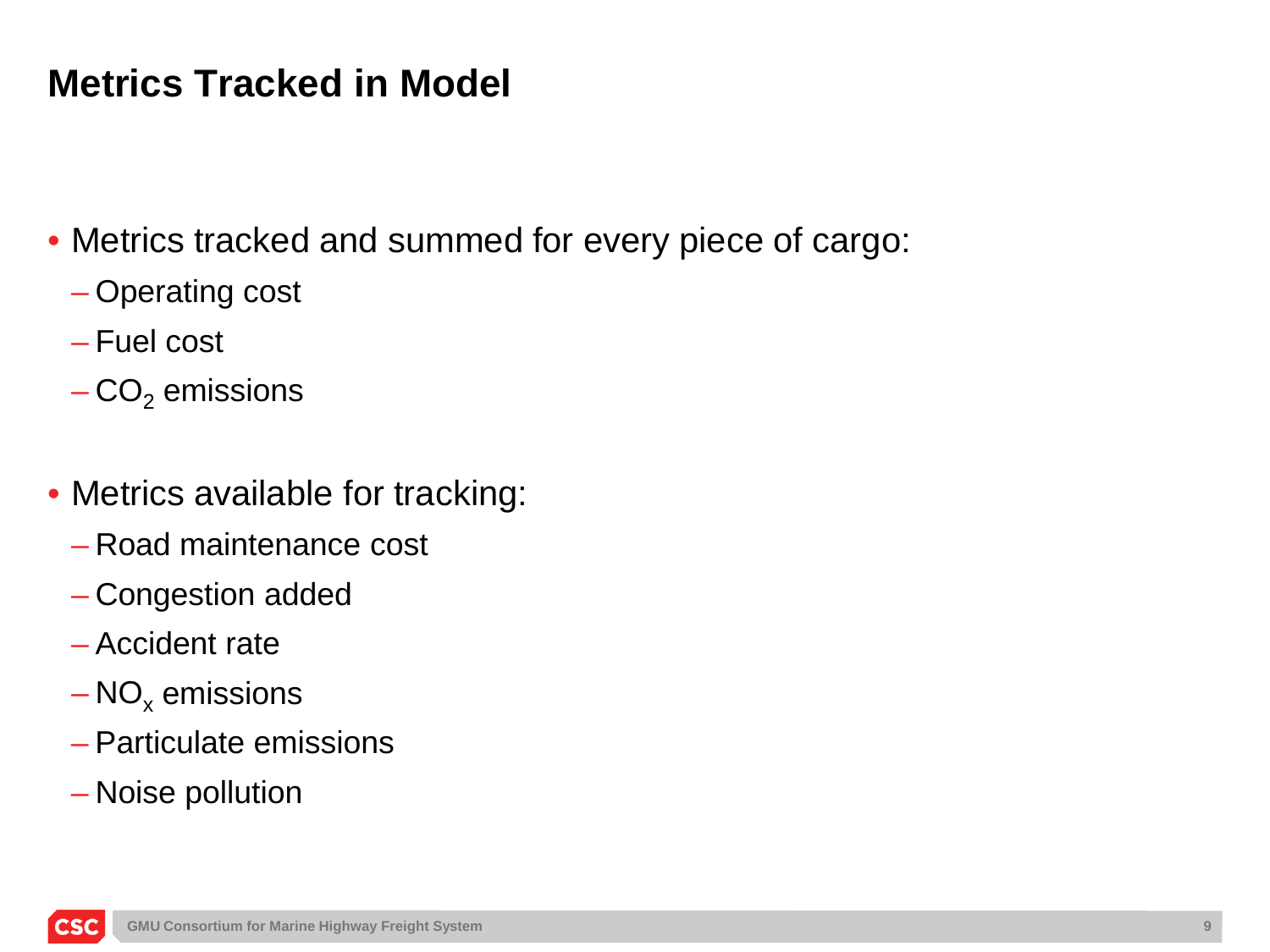#### **I-64 Express Route Translated to ExtendSim Model**



**CSC**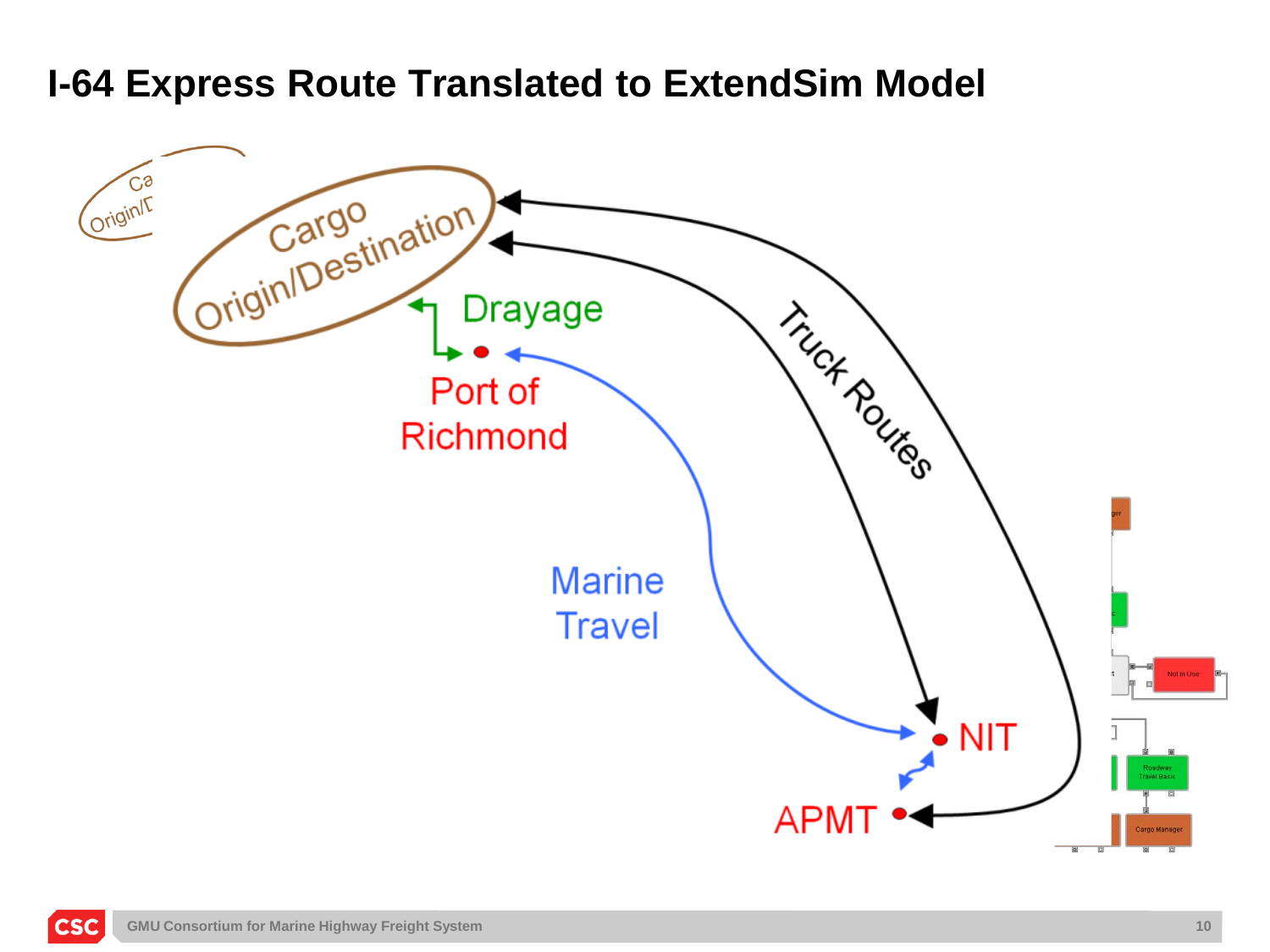### **I-64 Express Route Results**

• 26% of cargo is rerouted

• Average time between container leaving NIT/APMT/Richmond area and arriving at destination is 1.69 days

|                       | <b>Average</b> | <b>Tug/Barge</b> | <b>Rerouted by Truck</b> |
|-----------------------|----------------|------------------|--------------------------|
| <b>Operating Cost</b> | \$237.06       | \$218.36         | \$317.30                 |
| <b>Fuel Cost</b>      | \$48.59        | \$44.84          | \$64.67                  |
| <b>Total Cost</b>     | \$285.65       | \$263.20         | \$381.97                 |
| $CO2$ Emissions [g]   | 55,726         | 49,731           | 90,029                   |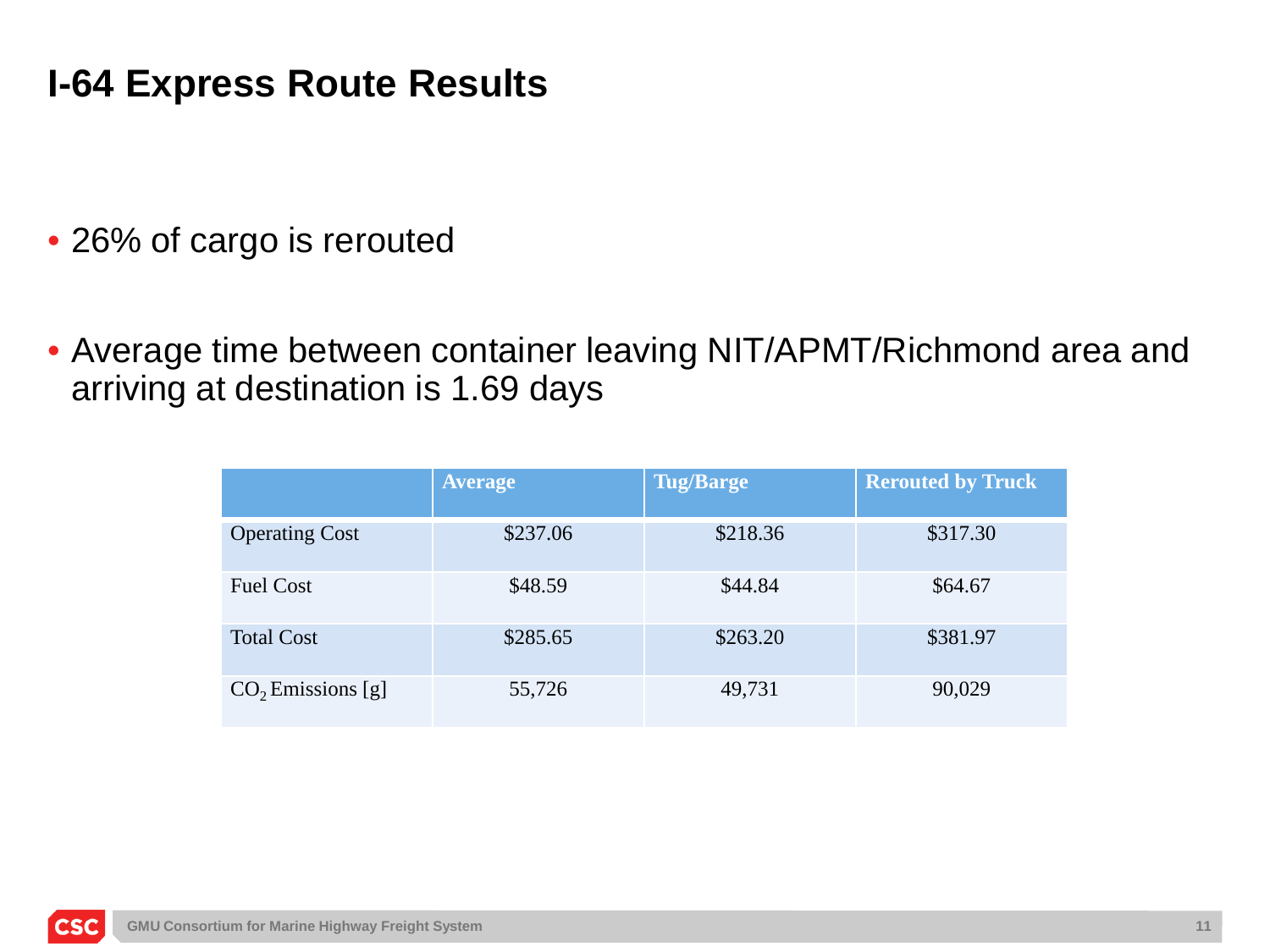### **Exploration Capabilities**

- Design of Experiments approach to total cost per container with fluctuating fuel costs
	- Scenario does not have seasonal cancellations
	- Average rerouting rate is 14%



**CSC**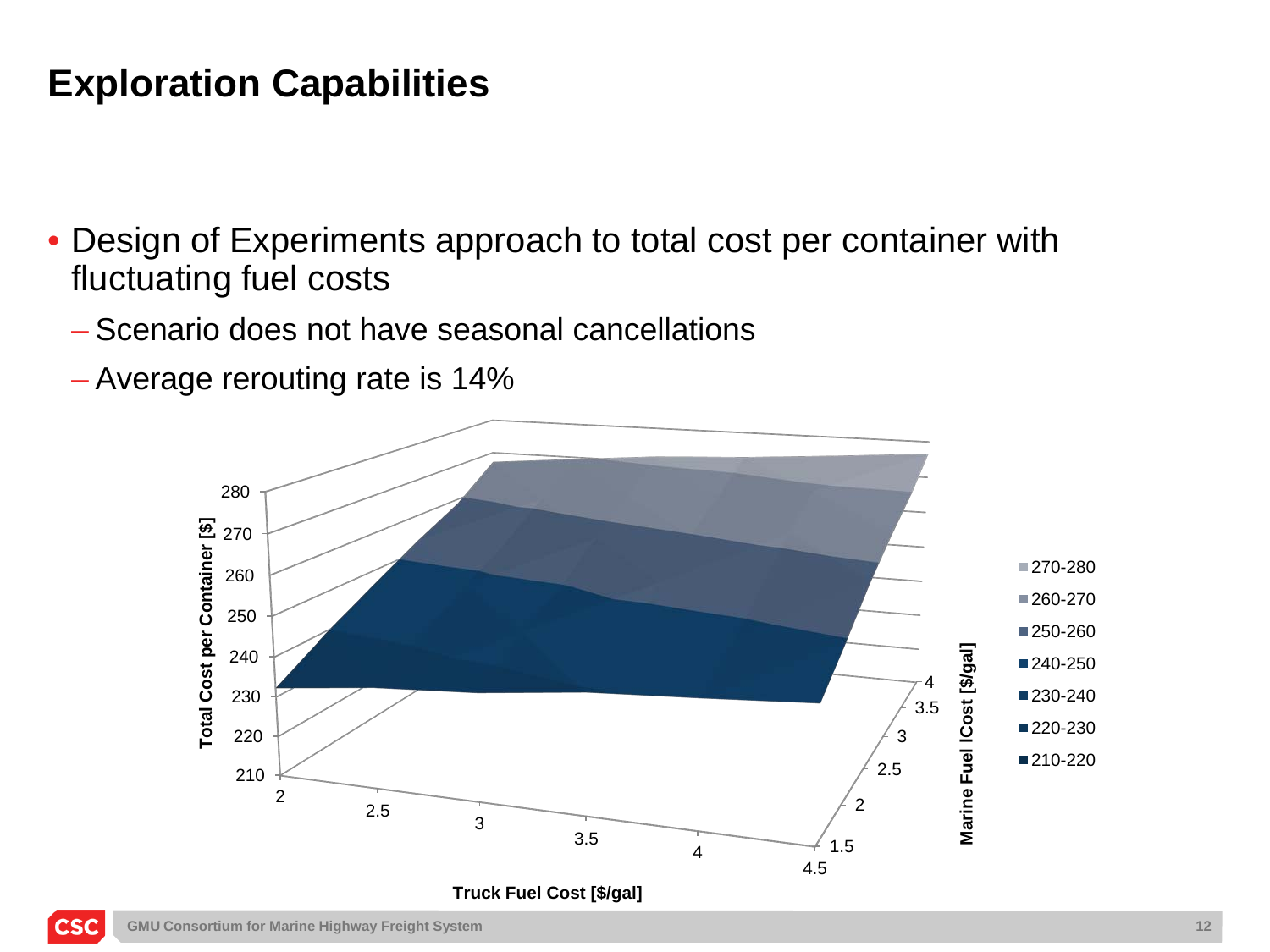**East Coast Long Route Model Translated to ExtendSim Model**



**CSC**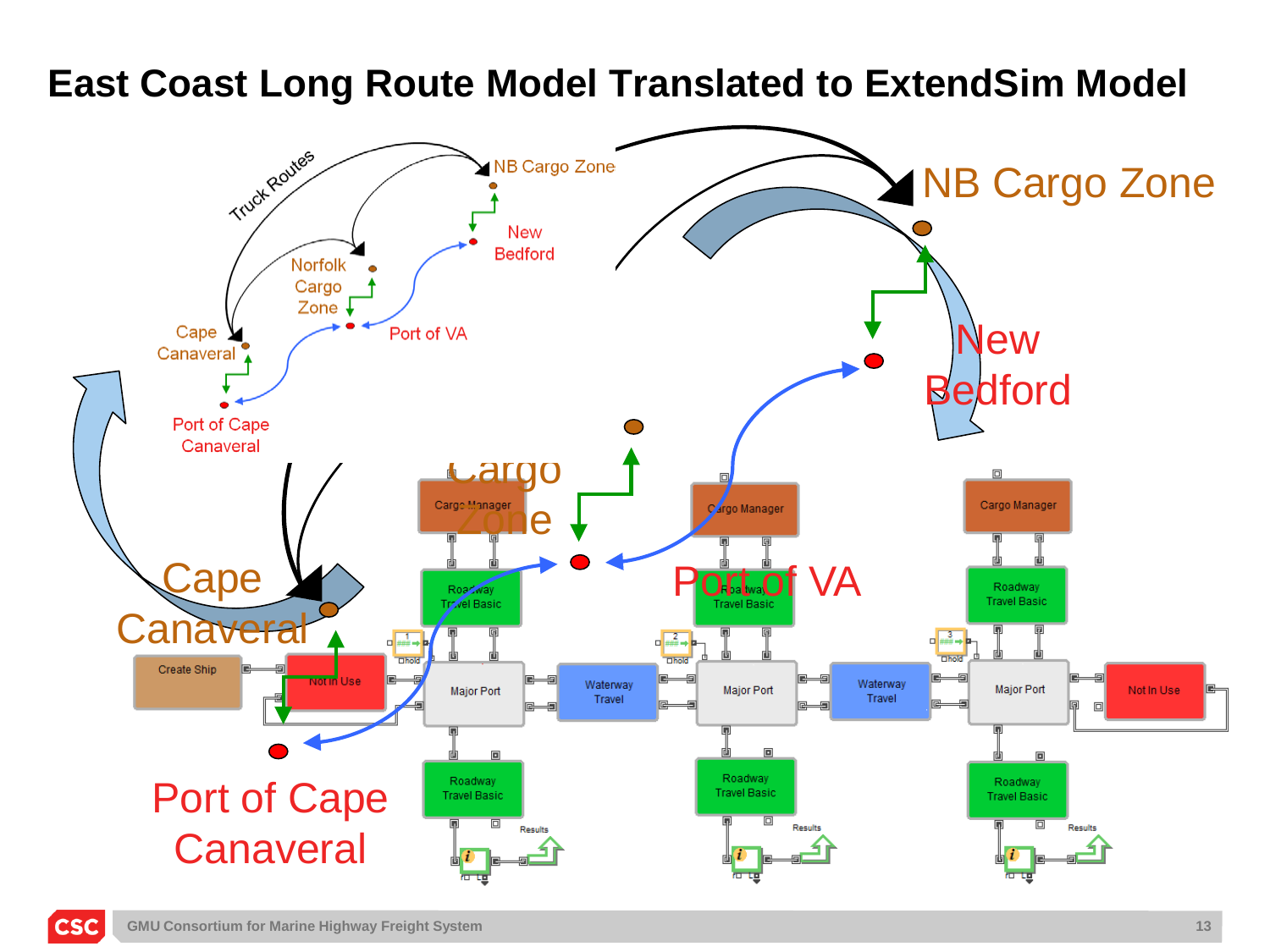## **East Coast Long Route Results**

#### • Average for door-to-door delivery

- Canaveral Norfolk: 6.84 days
- Norfolk New Bedford: 6.47 days
- Canaveral New Bedford: 8.19 days

|                   | <b>70% Full</b> | <b>80% Full</b> | <b>90% Full</b> |
|-------------------|-----------------|-----------------|-----------------|
| Operating<br>Cost | \$1067.69       | \$1027.16       | \$982.93        |
| <b>Fuel Cost</b>  | \$680.75        | \$611.58        | \$557.34        |
| <b>Total Cost</b> | \$1748.44       | \$1638.74       | \$1540.27       |

Costs from Canaveral <-> New Bedford

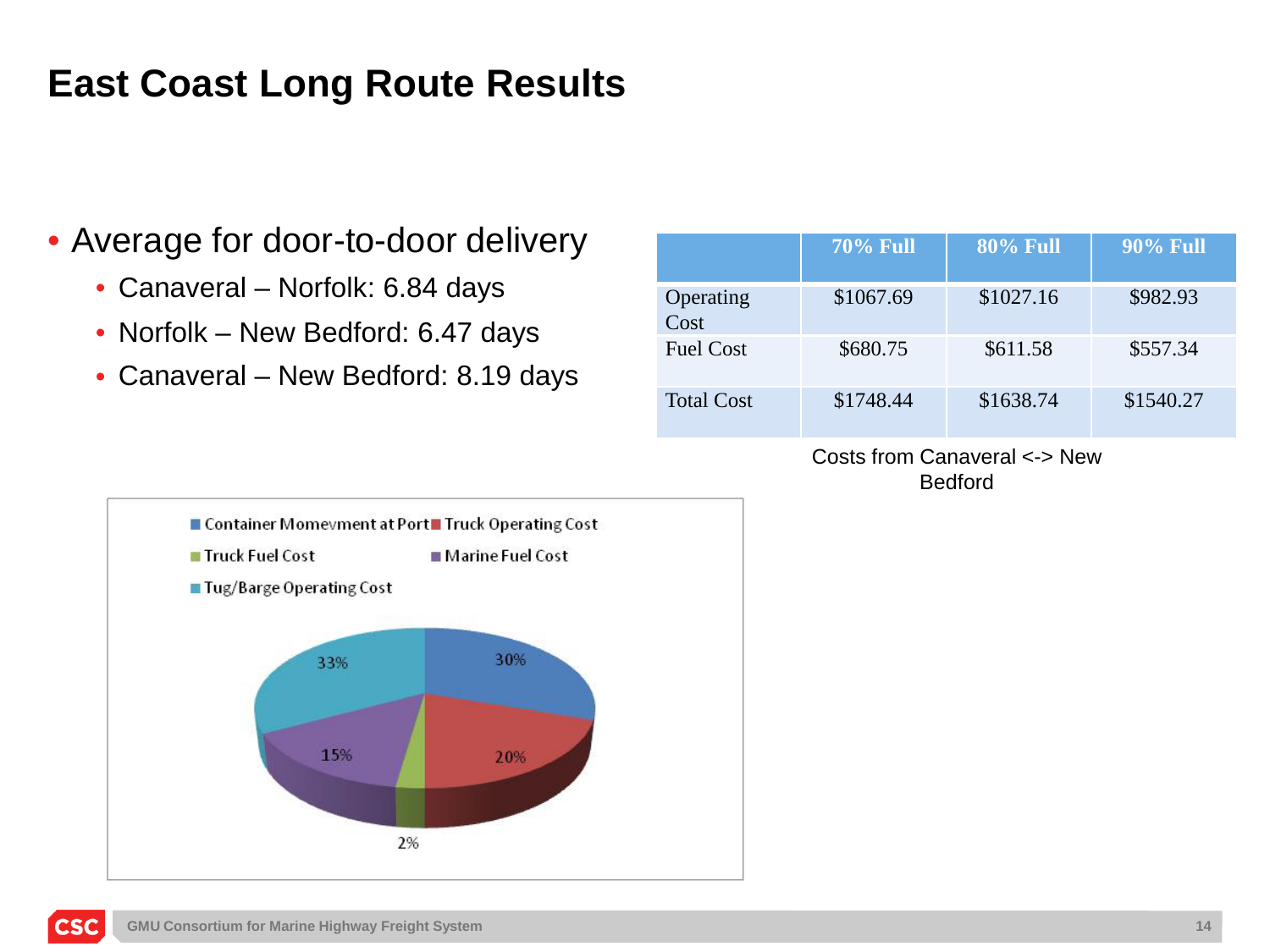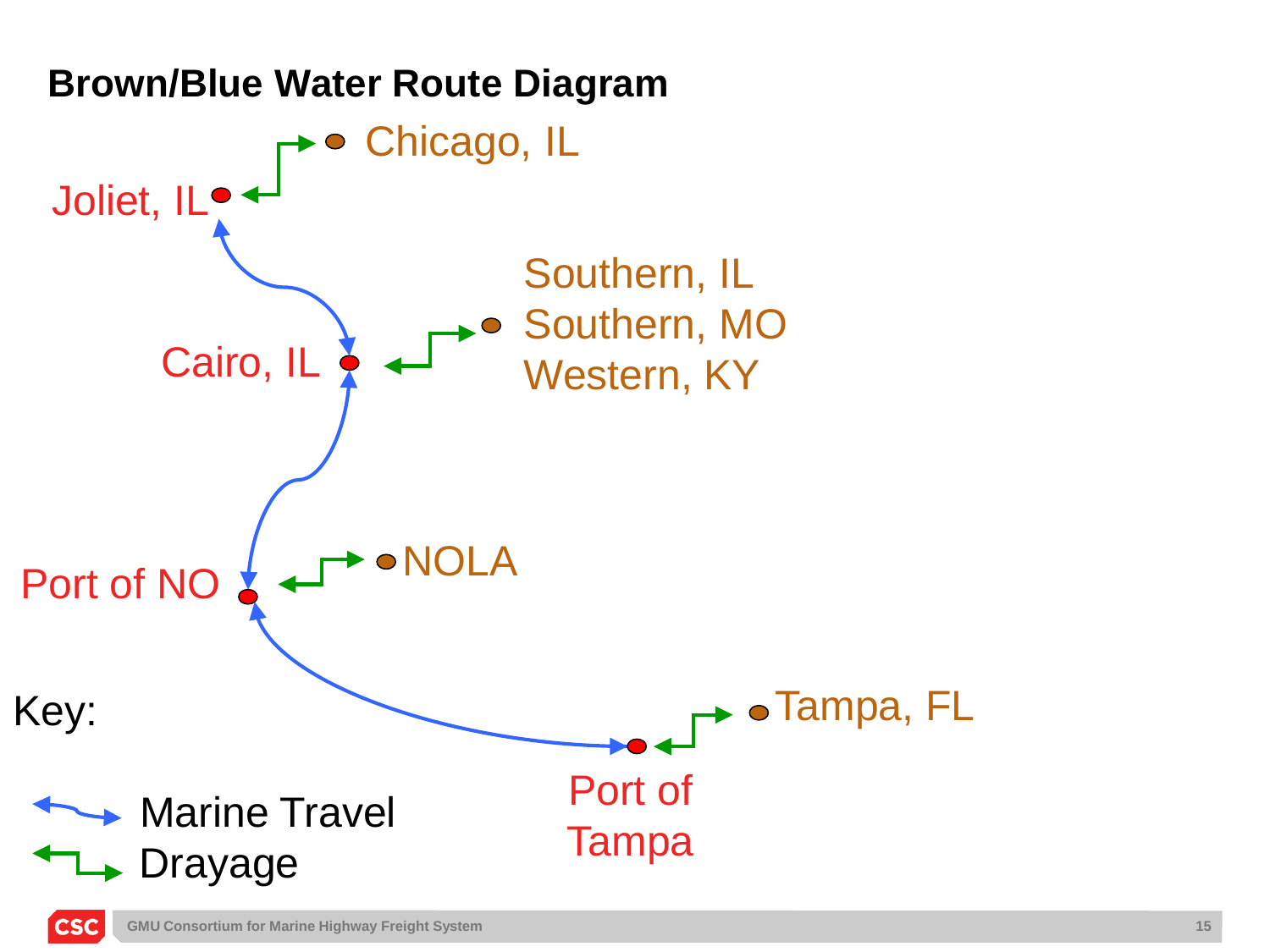#### **Brown/Blue Water Barge Concept**

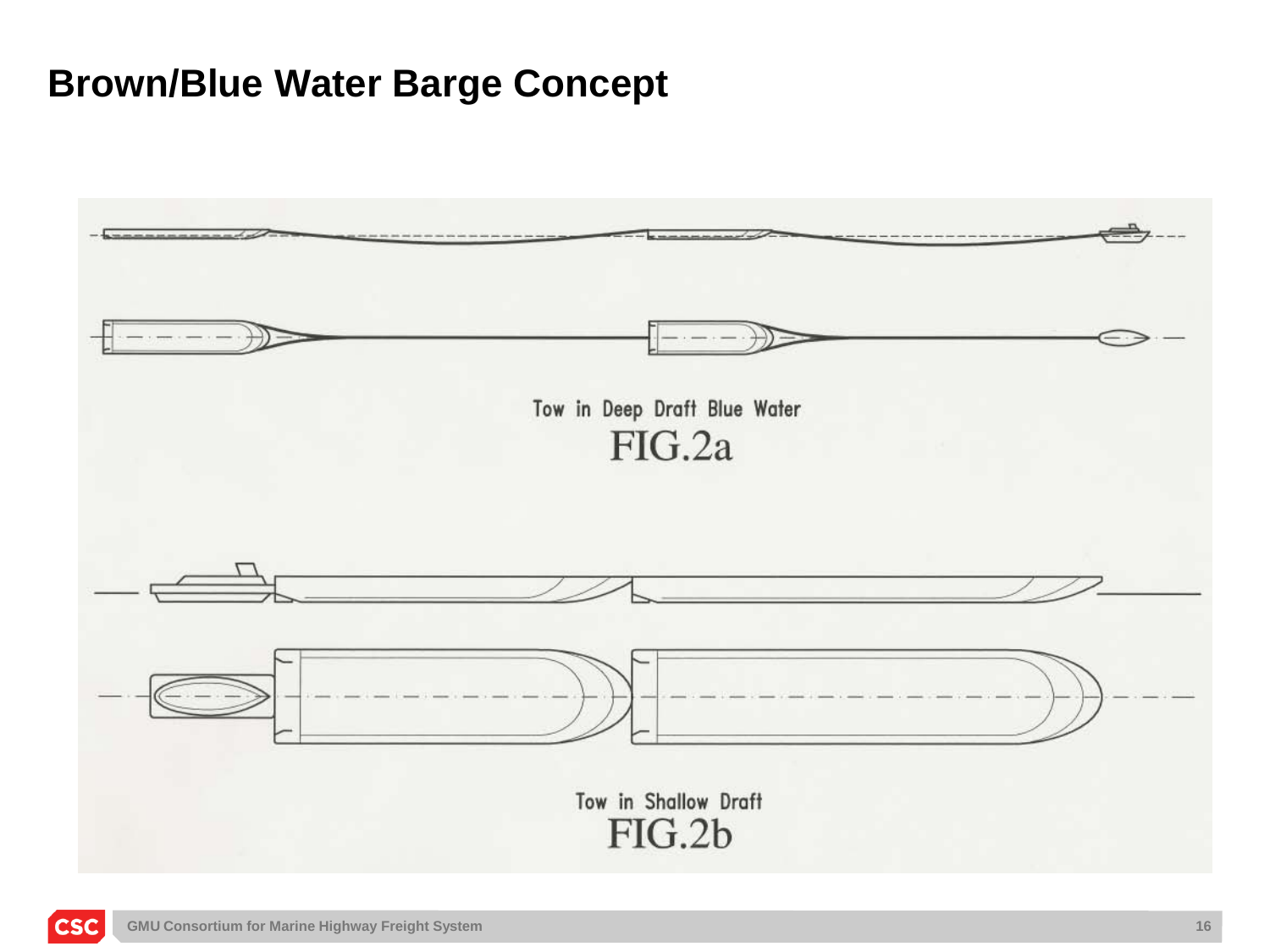## **Brown/Blue Water Route Preliminary Results**

|                                      | Chicago - Tampa | Cairo, IL - Tampa | <b>NOLA</b> - Tampa |
|--------------------------------------|-----------------|-------------------|---------------------|
| <b>Operating Cost</b>                | \$1237.60       | \$1079.56         | \$954.79            |
| <b>Fuel Cost</b>                     | \$253.65        | \$215.73          | \$174.24            |
| <b>Total Cost</b>                    | \$1489.11       | \$1295.29         | \$1128.76           |
| Total Cost – Drayage<br>& Port costs | \$947.15        | \$756.33          | \$589.79            |

- Drayage and port costs have a large affect on door-to-door cost
- Eight (8) locks with 5% failure rate have minimal affect on system – Need to include realistic lock schedules and tug/barge queuing

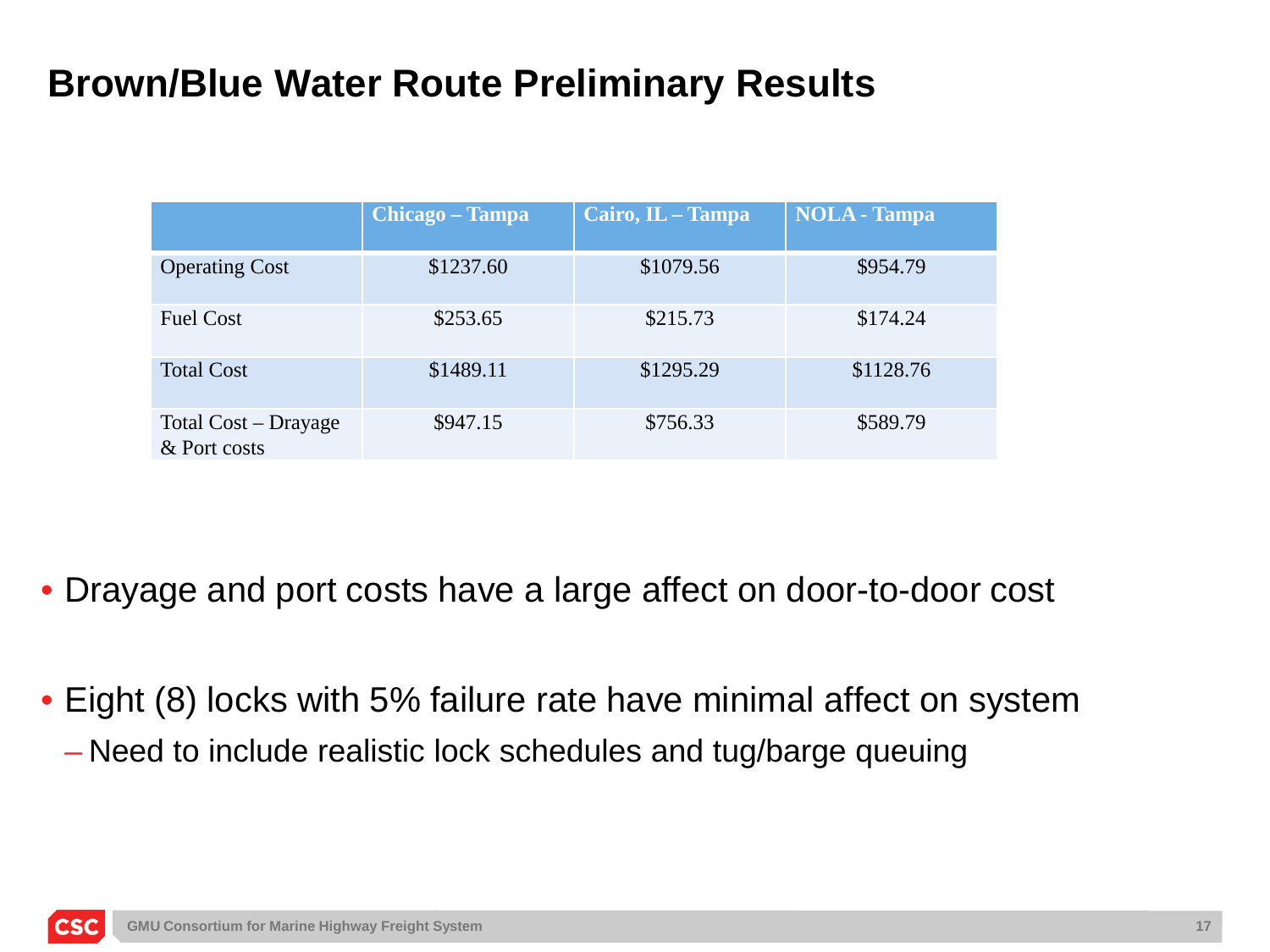## **Way Forward**

• Support 2-port and 3-port models available to public

– <http://eastfire.gmu.edu/gmu-consortium/marine-highway/>

### • Add functionality

- Inflation
- Business fluctuations
- Mid simulation fleet additions
- ROI calculator
- Add model to PHX ModelCenter
	- Variable sensitivity analysis
	- Optimize systems

**CS**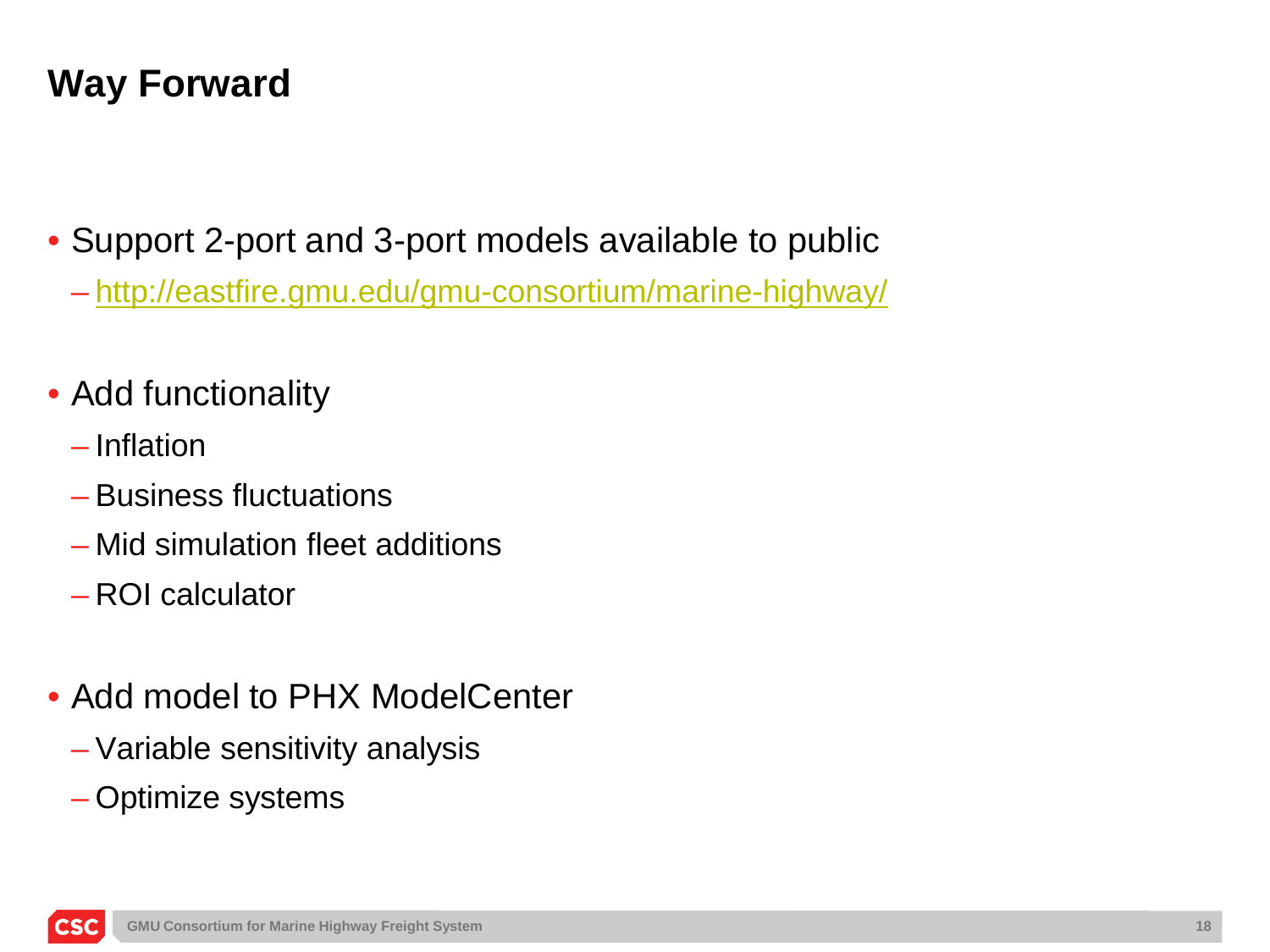### **Questions**

• Questions?

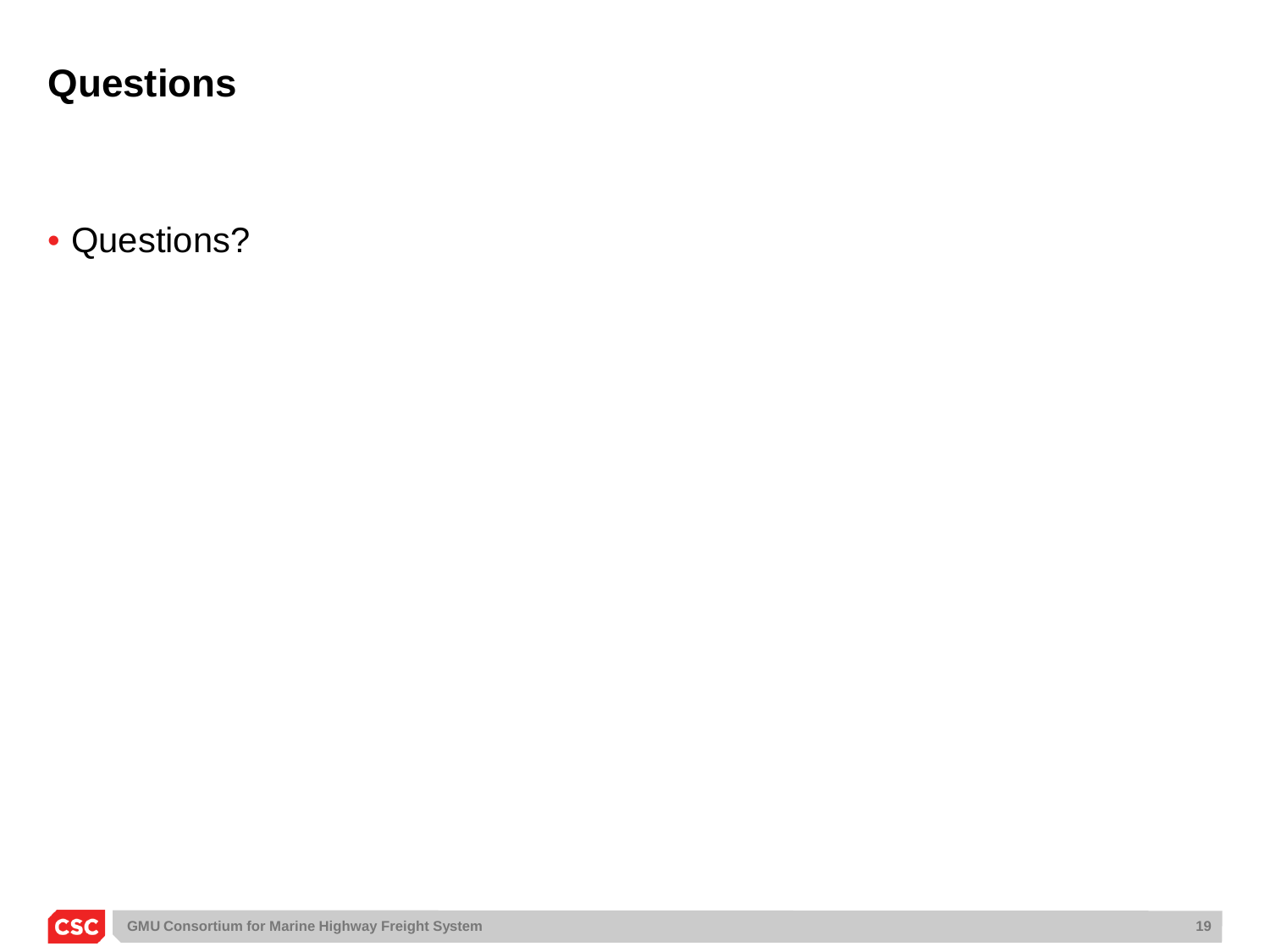### **Backup**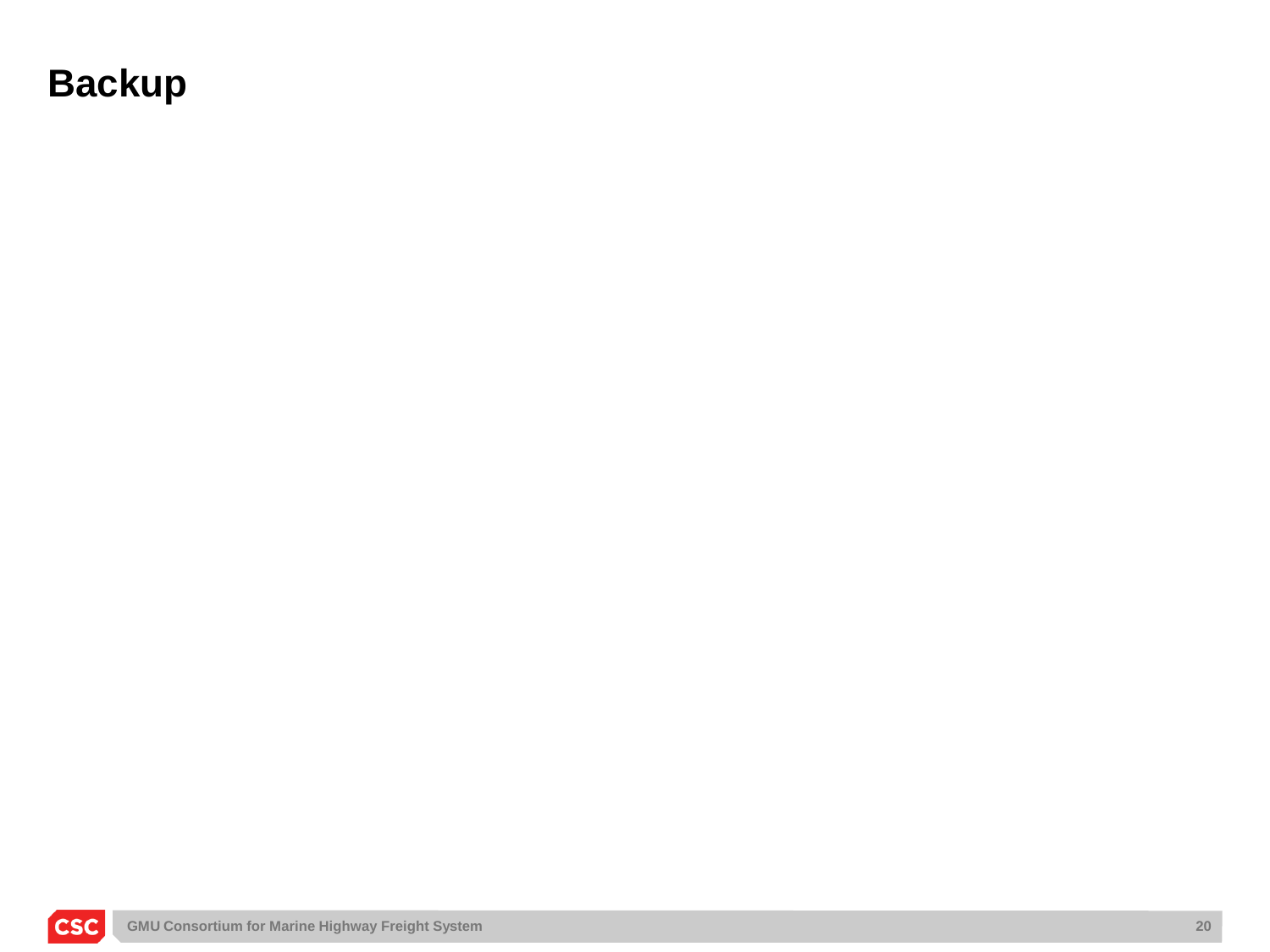## **I-64 Express Route Inputs Used**

#### • Environment

- Simulation time is 365 days
- Distance between Richmond and NIT is 85 NM
- Bi-diurnal current on James river fluctuates up to 3 knots
- 20% route cancellation due to fog in Spring and Fall
- Marine fuel \$3.00/gal Truck fuel \$4.00/gal
- Tug/Barge
	- 3 round trips per week
	- 1 barge attached to tug with a capacity of 85 containers
	- 6 knot sailing speed
	- 65 gal/hour fuel burn rate when sailing
	- 10 gal/hour fuel burn rate when idling
	- \$7000 operation cost per round trip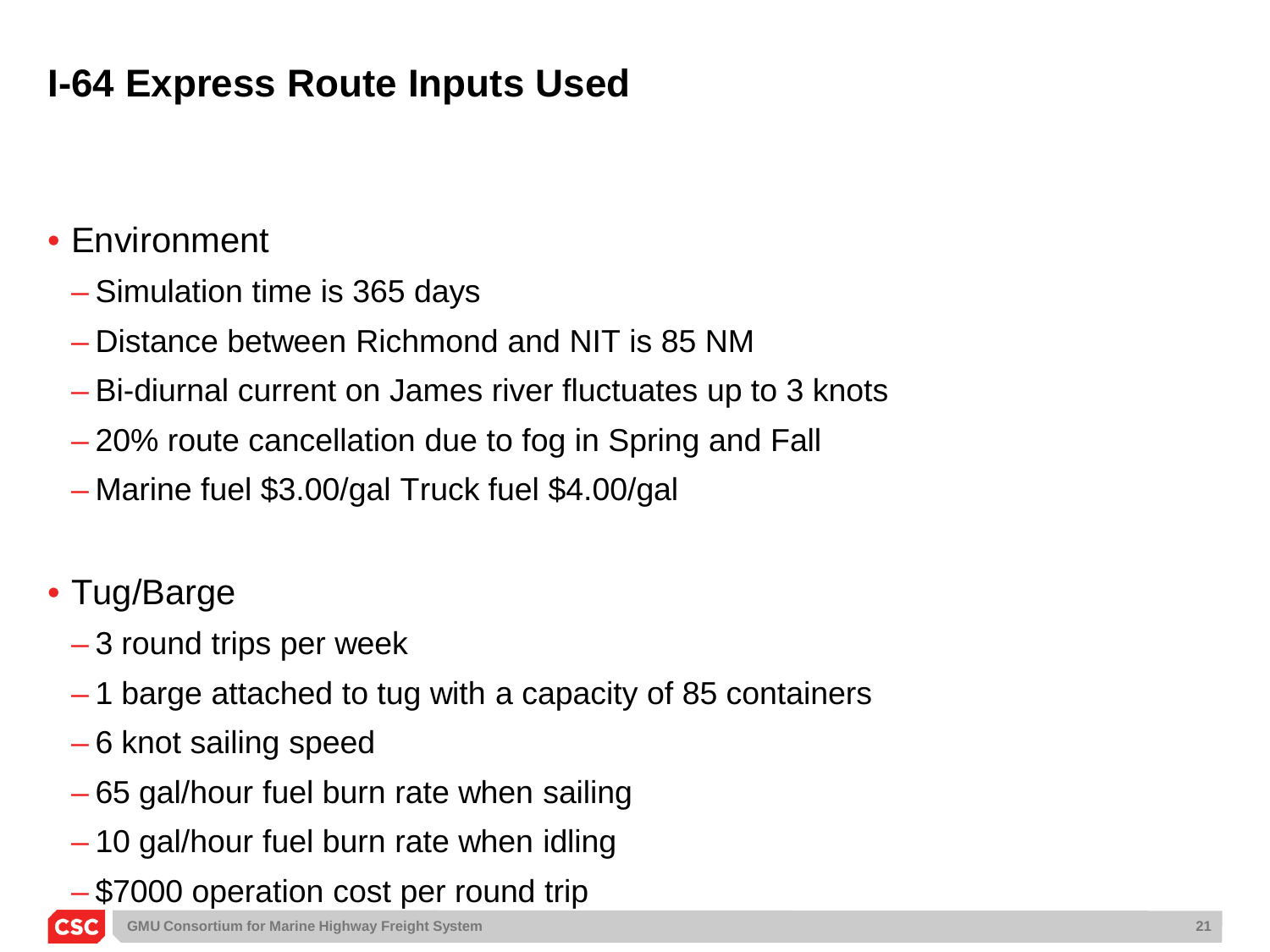## **I-64 Express Route Inputs Used**

- Trucking
	- Distance between Richmond and NIT/APMT is 76 statute miles
	- Drayage distance at Richmond is 10 statue miles
	- Speed
		- 30 MPH minimum
		- 40 MPH most likely
		- 50 MPH maximum
	- Operating cost
		- \$83.68/hour
		- \$1.73/mile

**CS** 

– Fuel burn rate is 5 MPG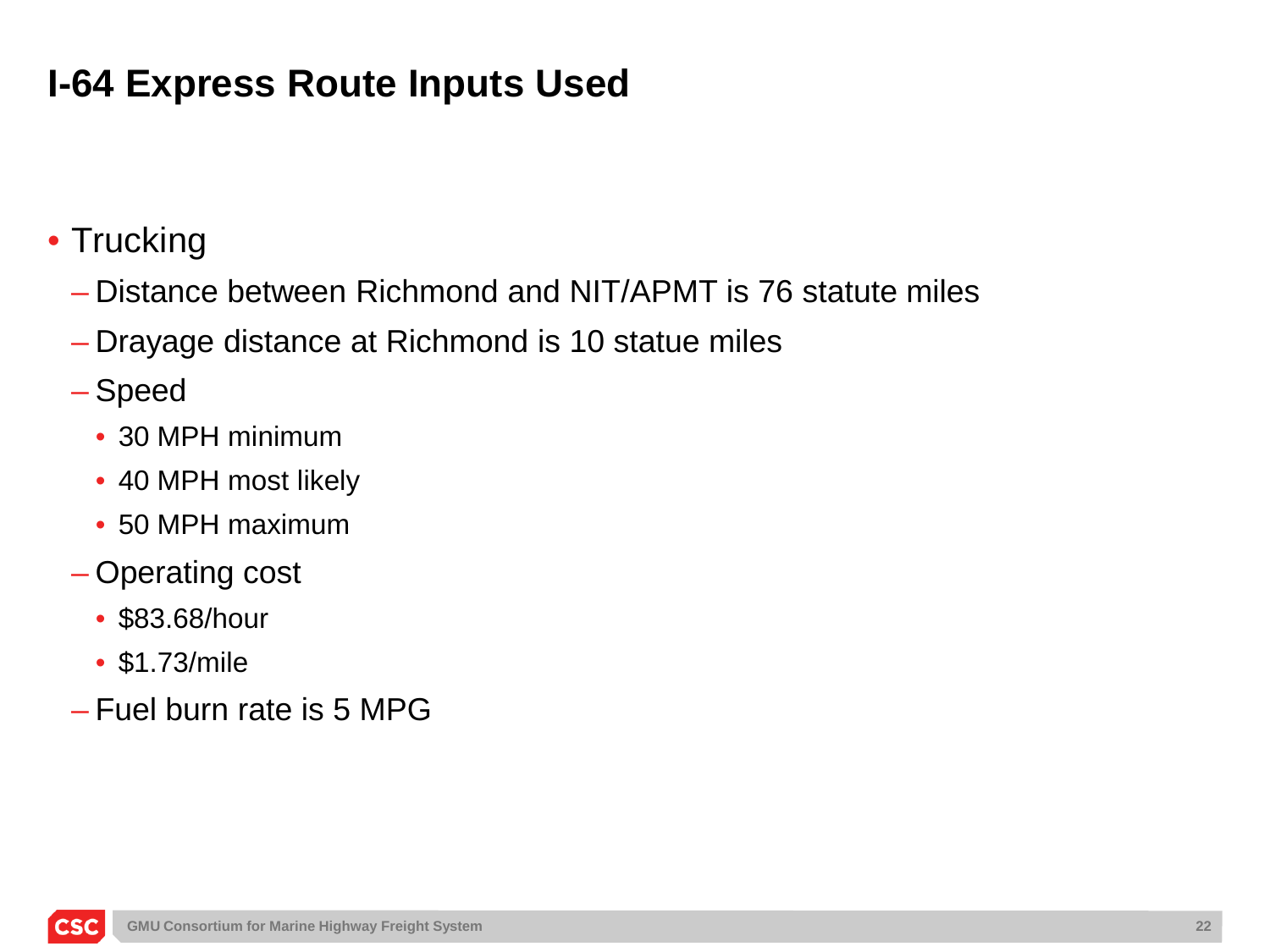## **I-64 Express Route Inputs Used**

### • Cargo

- ~16 containers per day are modeled at both APMT and NIT
- $-$  ~32 containers per day are modeled in the Richmond area
- Cargo is has a deadline to be delivered in 14 days after creation

#### • Ports

- \$40 per move
- Ship cancels trip if less than 40 containers are available among all ports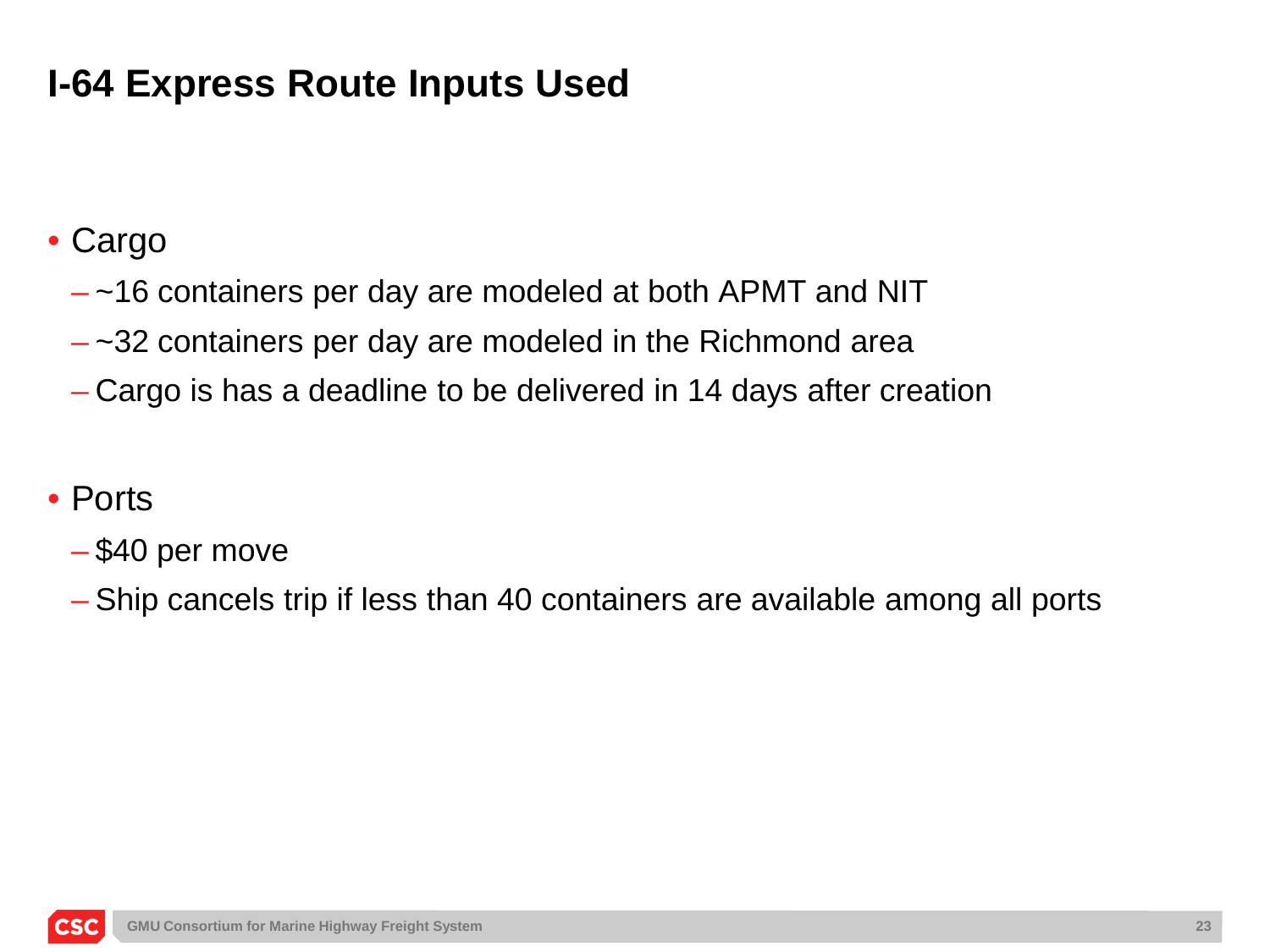## **East Coast Long Route Inputs Used**

### • Environment

- Simulation time is 180 days
- MGO fuel \$3.00/gal Truck fuel \$4.00/gal
- Ship

**CS** 

- Capacity:
	- 151 53' trailers
	- 104 53' containers
- Design speed 23.7 knots
- Fuel consumption 106 tons/day at cruising
- Operating cost \$70,000/day\*

\*Finance costs, ownership costs, owner's return on equity, insurance, and crew wages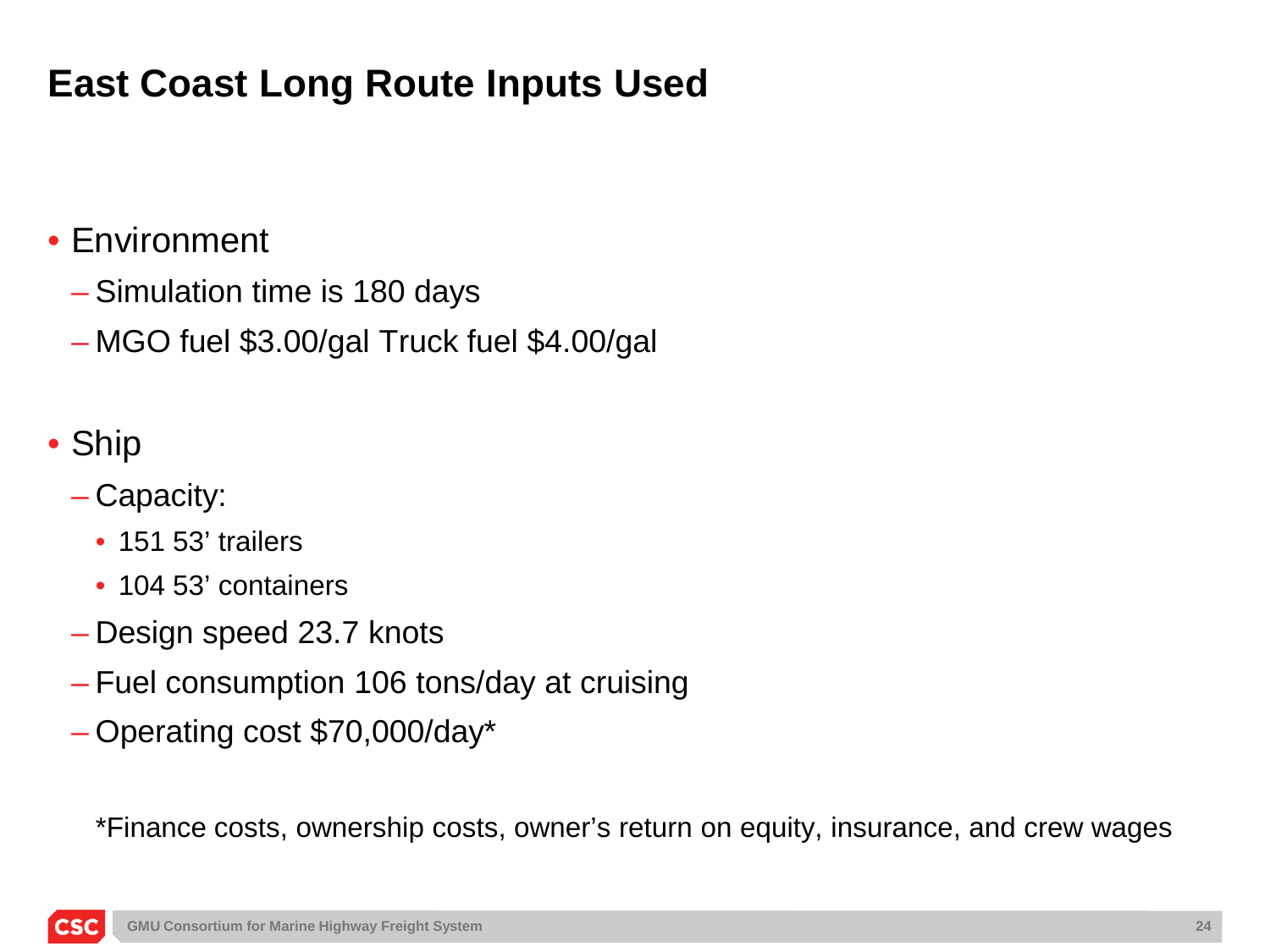## **East Coast Long Route Inputs Used**

### • Trucking

#### – Speed

- 45 MPH minimum
- 55 MPH most likely
- 60 MPH maximum
- Distances
	- Canaveral Norfolk: 800 miles
	- Norfolk New Bedford: 600 miles
	- Canaveral New Bedford: 1300 miles
- Operating cost
	- \$83.68/hour
	- \$1.73/mile

**CS** 

– Fuel burn rate is 5 MPG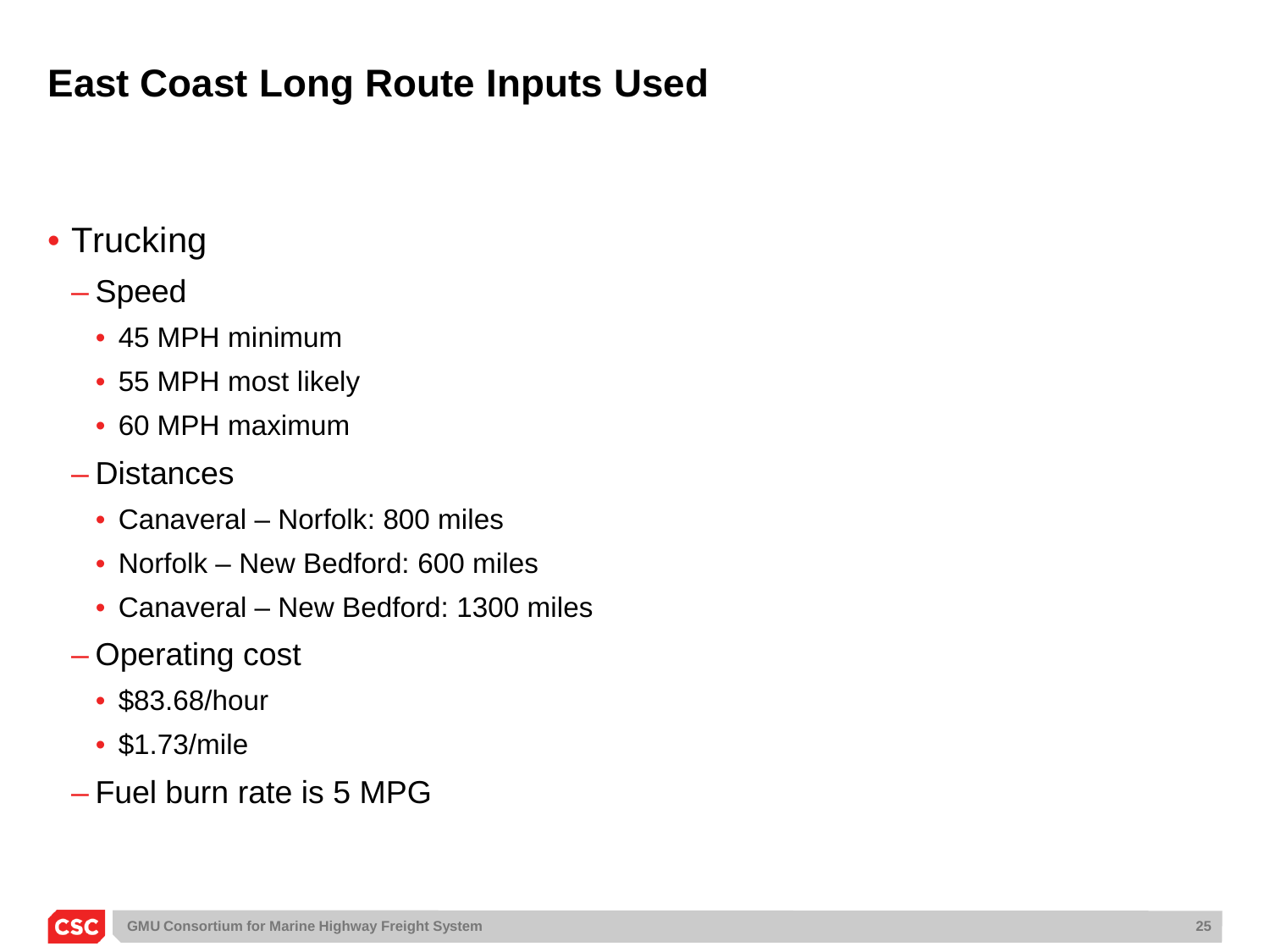## **East Coast Long Route Inputs Used**

### • Cargo

- 30 containers per day are modeled at all ports
- Cargo is has a deadline to be delivered in 21 days after creation

#### • Ports

- \$40 per move
- Each move takes 3 minutes
- Trip cancels trip if less than 100 containers are available among all ports

#### • Marine Routes

- Canaveral Norfolk: 620 nautical miles
- Norfolk New Bedford: 380 nautical miles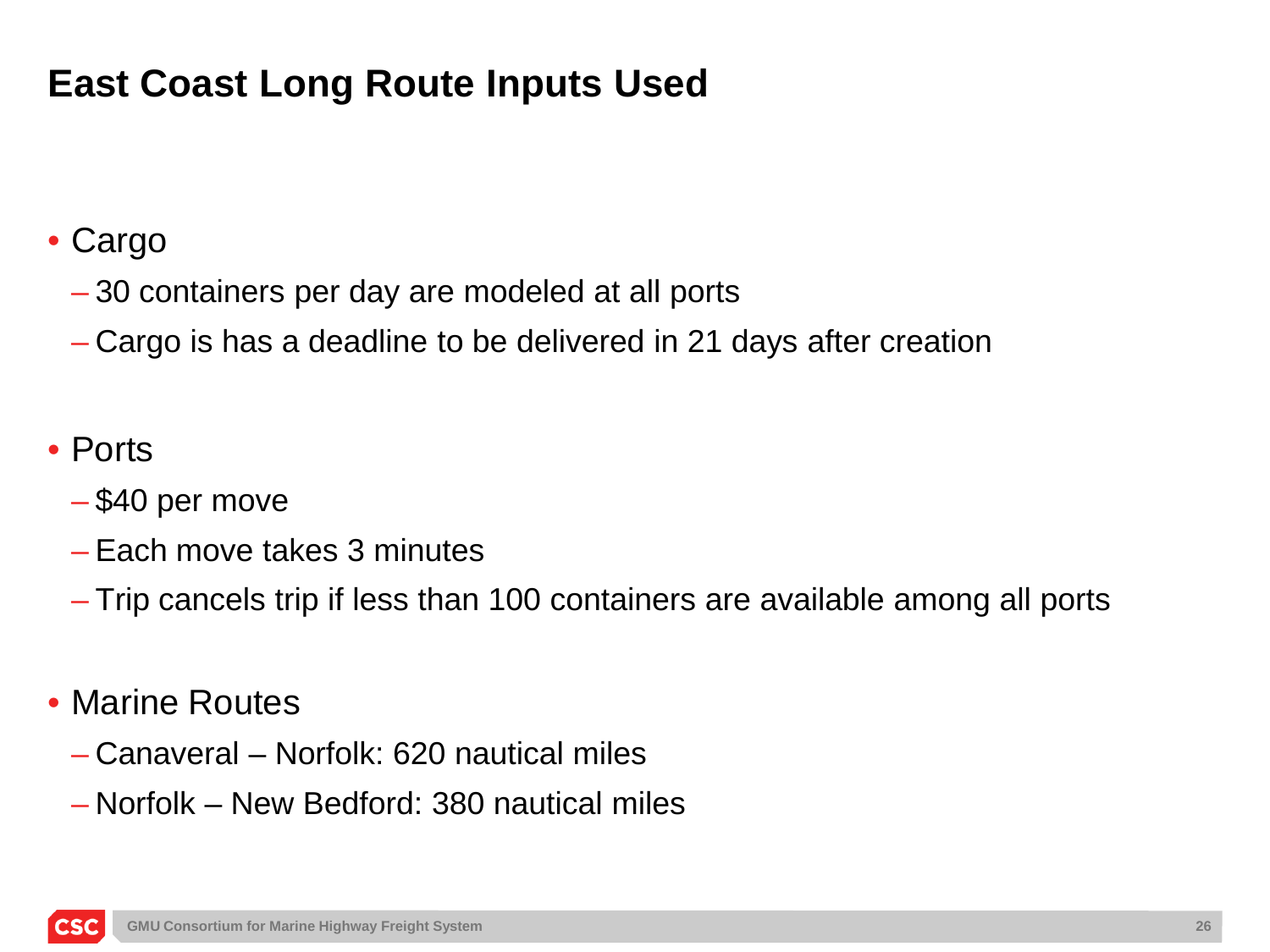- Tug/barge lease/insurance/labor \$14,000
- 65 gal/hour fuel burn rate when sailing
- 10 gal/hour fuel burn rate when idling
- Cargo Capacity
	- Juliet 264 53' containers
	- Cairo 534 53' containers
	- NOLA 950 53' containers
- Tug/barge speed
	- 10 mph brown water South
	- 8 mph brown water North
	- 9 mph blue water (7.8 knots)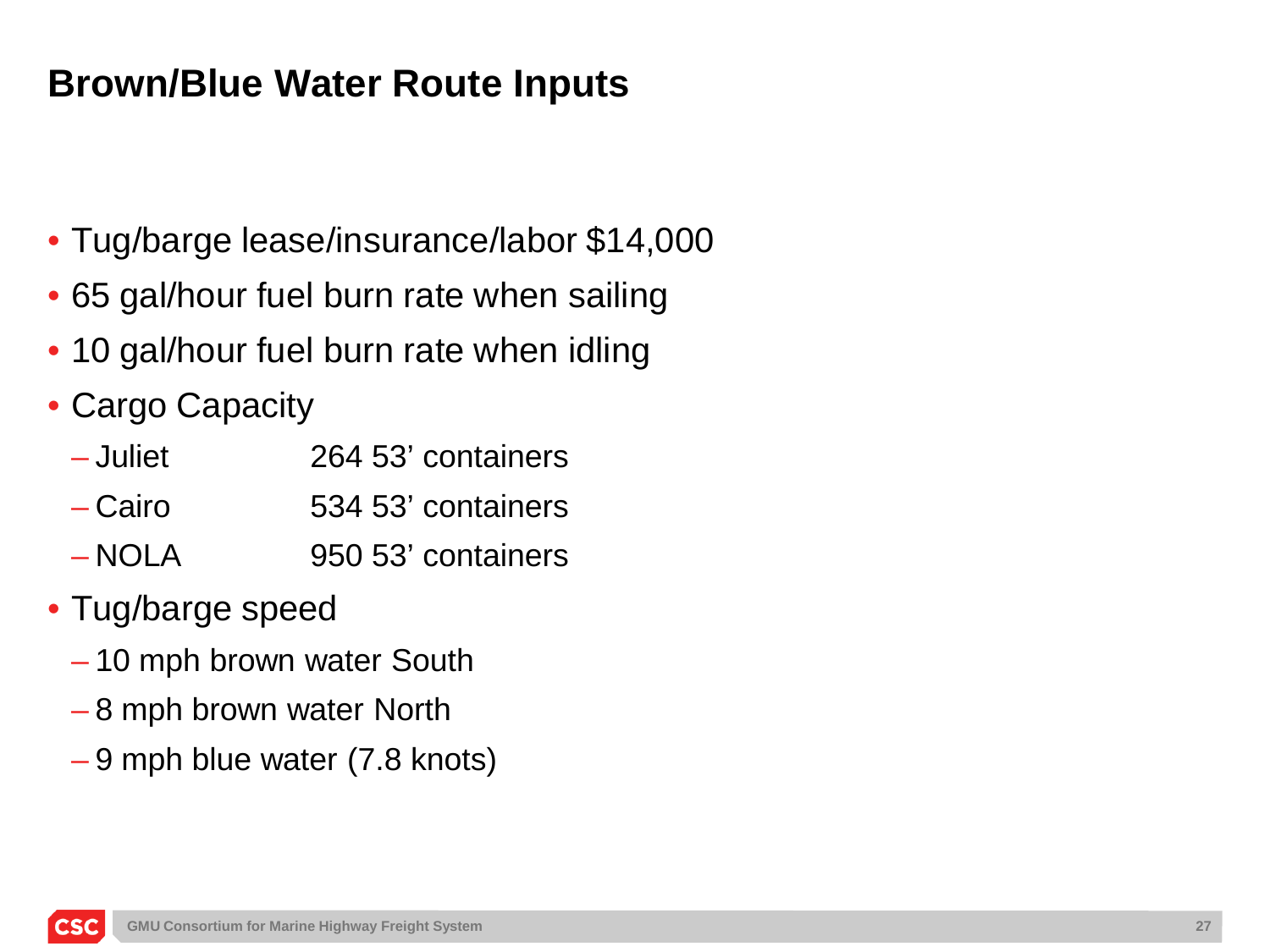### • Environment

- Simulation time is 365 days
- MGO fuel \$3.00/gal Truck fuel \$4.00/gal

#### • Cargo

– 20-40 containers per day are modeled at all ports (stochastic)

#### • Ports

CS<sub>0</sub>

#### – \$80 per move

– Each move takes 3 minutes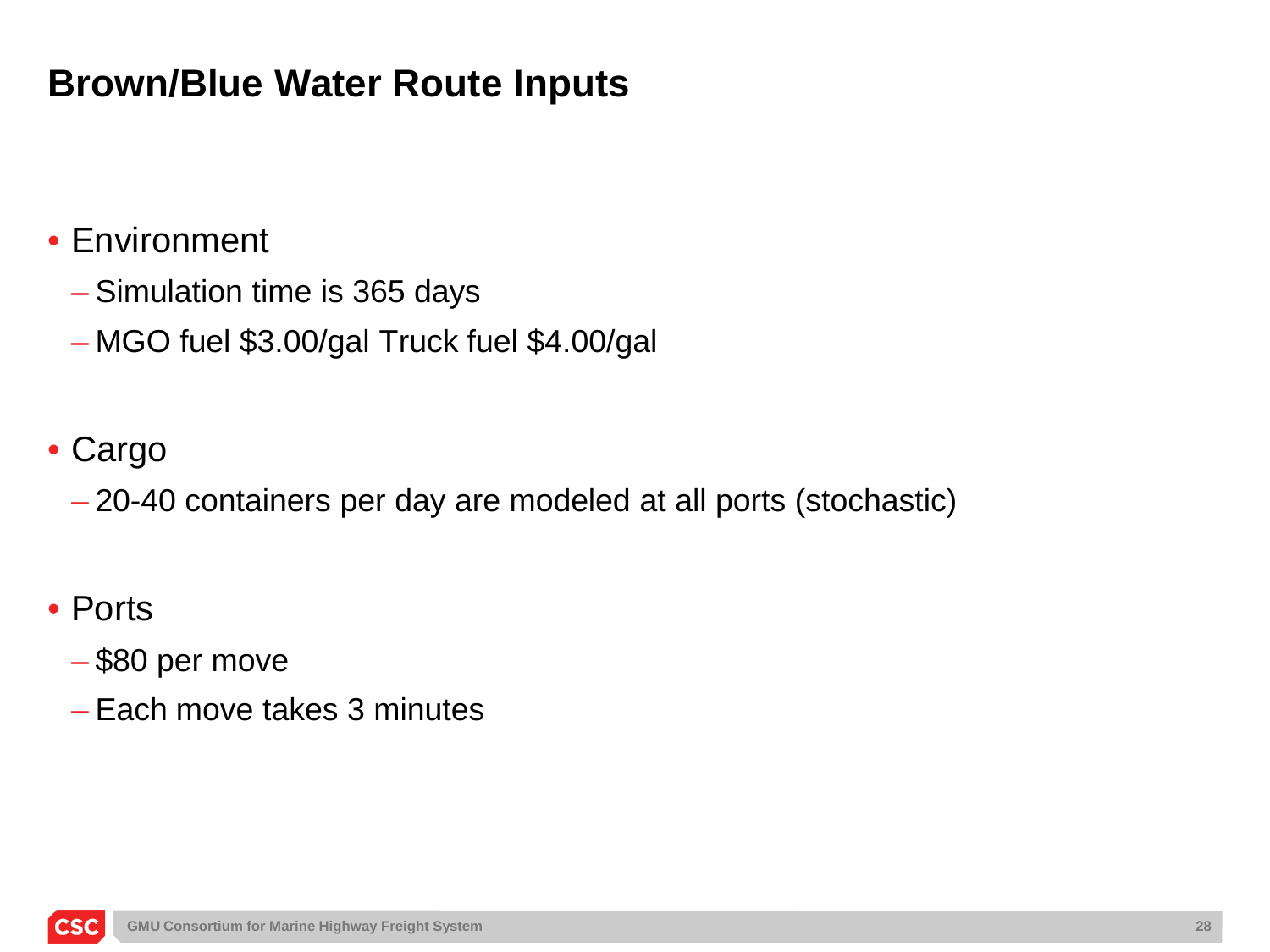#### • Locks

- Average time 1.5 hours (min 1 hour, max 2 hours, triangular distribution)
- 8 locks between Juliet and Cairo
- 5% failure rate

#### • Distances

| - Juliet - Cairo | 405 <sub>nm</sub> |
|------------------|-------------------|
| - Cairo - NOLA   | 640 <sub>nm</sub> |
| -NOLA - Tampa    | 475 <sub>nm</sub> |

• Flooding and drought cause cancellation of voyage 10% of trips in summer and winter months